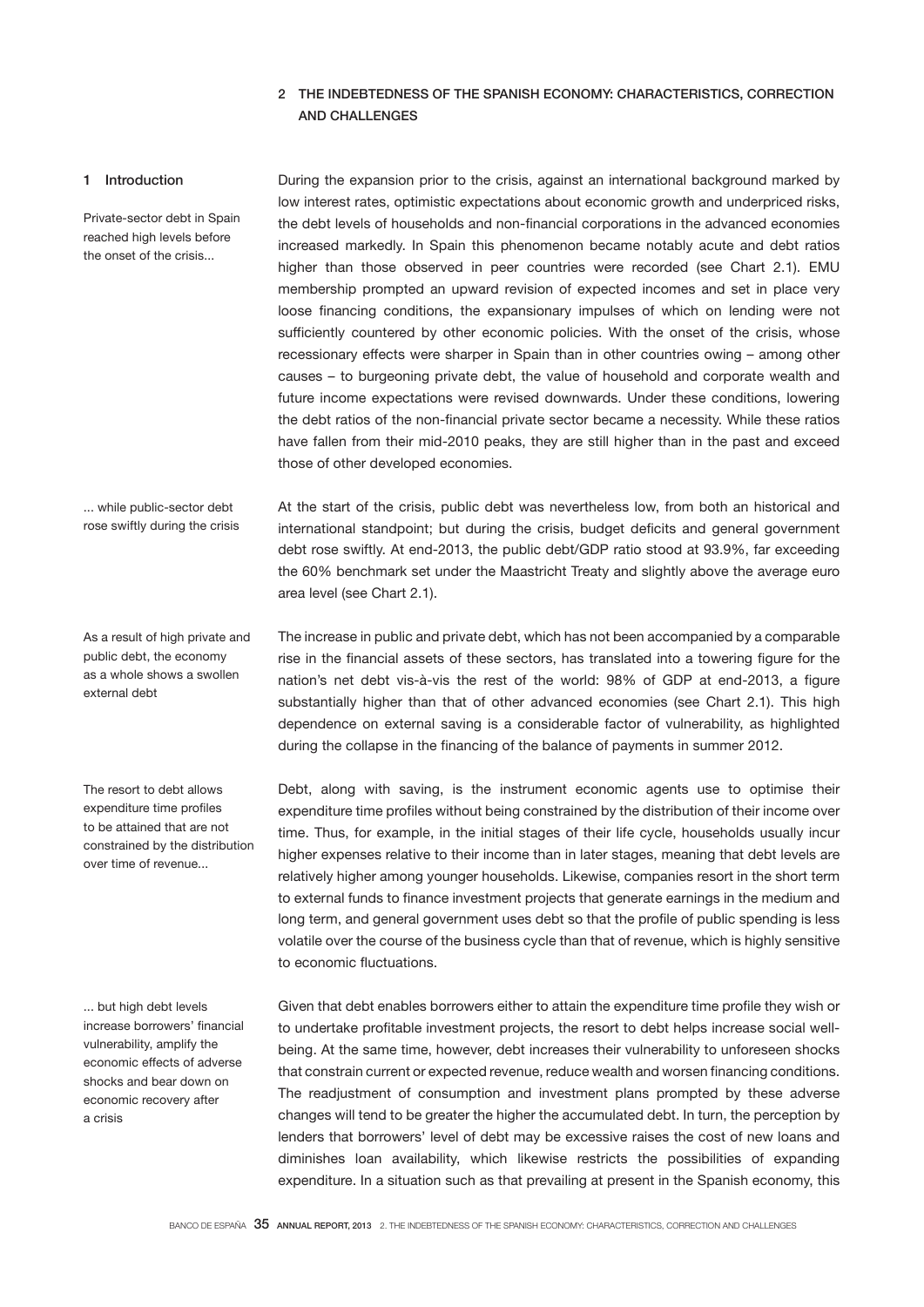## DEBT RATIOS AND INTERNATIONAL INVESTMENT POSITION CHART 2.1

# $\overline{0}$  $25$ 50 75 100 Spain France Germany Italy Euro area United Kingdom United **States 1995 2007 2007 2010 2010** 2013 %

DEBT/GDP. NON-FINANCIAL CORPORATIONS (a)



DEBT/GDP. GENERAL GOVERNMENT (b)

DEBT/GDP. HOUSEHOLDS (a)



INTERNATIONAL INVESTMENT POSITION/GDP



SOURCES: ECB, OECD, European Commission, national sources and Banco de España.

a Debt includes loans and fixed-income securities.

**b** For EU countries according to the Excessive Deficit Procedure.

c For Italy, the figure is for 1997; for the United States and the euro area, for 1999.

restriction weighs down significantly on growth and its correction is unavoidable if a path of recovery is to firm.

Diagnosing situations of excess debt for a specific sector, whether public or private, is no easy task, since its optimum level depends on future paths of financing costs and revenues, which are highly uncertain and complex to estimate. Moreover, the conditions of indebted agents within each sector are usually considerably mixed. That means the analysis cannot confine itself solely to aggregate data and to historical and international comparisons of such figures, but that it must also delve into the informational wealth of microeconomic data. As a result, the estimates available in the economic literature on the thresholds beyond which leverage causes negative effects on economic growth<sup>1</sup> must be viewed with due caution. Indeed, a specific level of debt of, for instance, non-financial corporations as a whole may have very different consequences for growth depending on what its distribution is.

To analyse debt in a sector, its particularities and the heterogeneity of the agents comprising it must be taken into account...

BANCO DE ESPAÑA 36 ANNUAL REPORT, 2013 2. THE INDEBTEDNESS OF THE SPANISH ECONOMY: CHARACTERISTICS, CORRECTION AND CHALLENGES

<sup>1</sup> On the existence of debt thresholds beyond which economic growth declines, see C. Reinhart and K. Rogoff (2010), "Growth in a Time of Debt", *American Economic Review,* 100 (2), pp. 573-578; S. Cechetti, M. S. Mohanty and F. Zampolli (2011), *The real effects of debt,* Bis working paper 352; and U. Panizza and A. F. Presbitero (2013), "Public Debt and Economic Growth in Advanced Economies: A Survey"*, Swiss Journal of Economics and Statistics* (SJES), Swiss Society of Economics and Statistics (SSES), vol. 149 (II), pp. 175-204.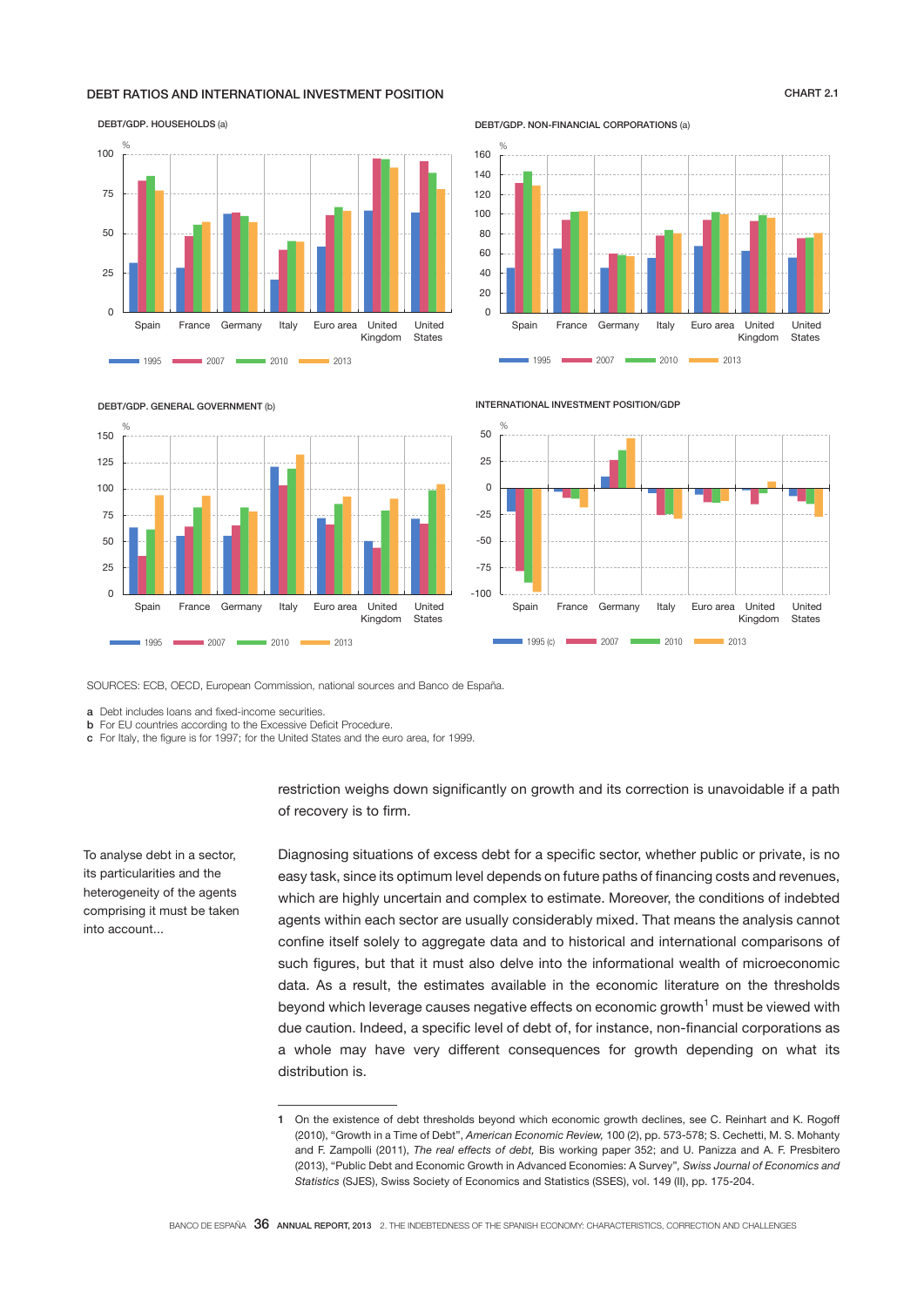A relatively standard way of identifying possible situations of excess debt is through debt sustainability analysis where, essentially, the conditions needed for liabilities to stabilise in relation to borrowers' ability to pay are characterised. This approach is of some use in the case of the public sector, but its application to households and non-financial corporations is more complex, since these sectors are made up of a much higher number of heterogeneous agents.

... as must interrelatedness with the other sectors in the economy

This chapter analyses the Spanish economy's debt, assesses the progress in its correction and discusses the challenges it poses

Nor can an analysis of the debt of each of the economy's institutional sectors ignore the fact that the position of each sector can affect the rest through different transmission channels that operate both through quantities (e.g. a reduction in consumption and in investment to amortise private debts may adversely impact economic activity and, therefore, general government revenue and expenditure) and through costs (e.g. through the pass-through of the sovereign risk premium to the credit premia paid by the private sector). Accordingly, the view offered by an itemised analysis of the sectors should be complemented by a broader overview of the nation's aggregate debt.

From this perspective, this chapter primarily characterises households' and non-financial corporations' debt and assesses progress in its adjustment. It then analyses how the financial position of these sectors has, along with financial-sector and general government measures, shaped aggregate debt in the Spanish economy. Finally, it discusses the challenges posed in squaring the necessary reduction of private and public debt with the ongoing adjustment and the restoring of sustained growth in the medium term for the Spanish economy.<sup>2</sup>

From 1995 to 2007, credit raised by Spanish households increased at an annual average rate of 17%, compared with an average increase in nominal GDP of 7.5% (see Chart 2.2). This strong growth in their debt is due to a combination of several factors. First, the comfortable financing conditions – prompted by the context of financial innovation and lax credit standards at the international level, by the convergence of Spanish and euro area interest rates, and by the continuation of an expansionary monetary policy – provided for access to credit at a lower cost. In parallel, greater macroeconomic stability and the favourable growth expectations associated with EMU entry led lenders and borrowers to underestimate the risks of debt. Lastly, the high demand for housing, fuelled by demographic and institutional factors as well as the two foregoing elements, led to a real estate boom which increased the expected value of real assets and which, in turn, facilitated indebtedness since the assets in question acted as collateral for the loans received. 2 Private-sector debt in the Spanish economy 2.1 HOUSEHOLD DEBT Household debt grew at a very sharp pace before the crisis

> The effects of these three factors were, moreover, mutually reinforcing: the increase in lending boosted spending, which in turn raised economic growth and asset prices, stimulating high demand for credit and ready access to it via the rise in the value of the assets that could be used as collateral.

Most debt was assigned to purchasing real estate assets

This interaction between the demand for credit and asset prices was particularly intense in the real estate market.<sup>3</sup> Most household debt was thus assigned to house purchases, meaning that the weight of this type of lending rose from 56% of the sector's liabilities in

<sup>2</sup> The role of fiscal policy in the growth of public debt during the crisis and the analysis of its sustainability were addressed in Chapter 2 of the 2010 *Annual Report.*

<sup>3</sup> For an empirical analysis of the relationship between house prices and real estate lending in Spain, see R. Gimeno and C. Martínez Carrascal (2010), "The relationship between house prices and loans for house purchase. The Spanish case", *Journal of Banking and Finance,* 34, pp. 1849-1855.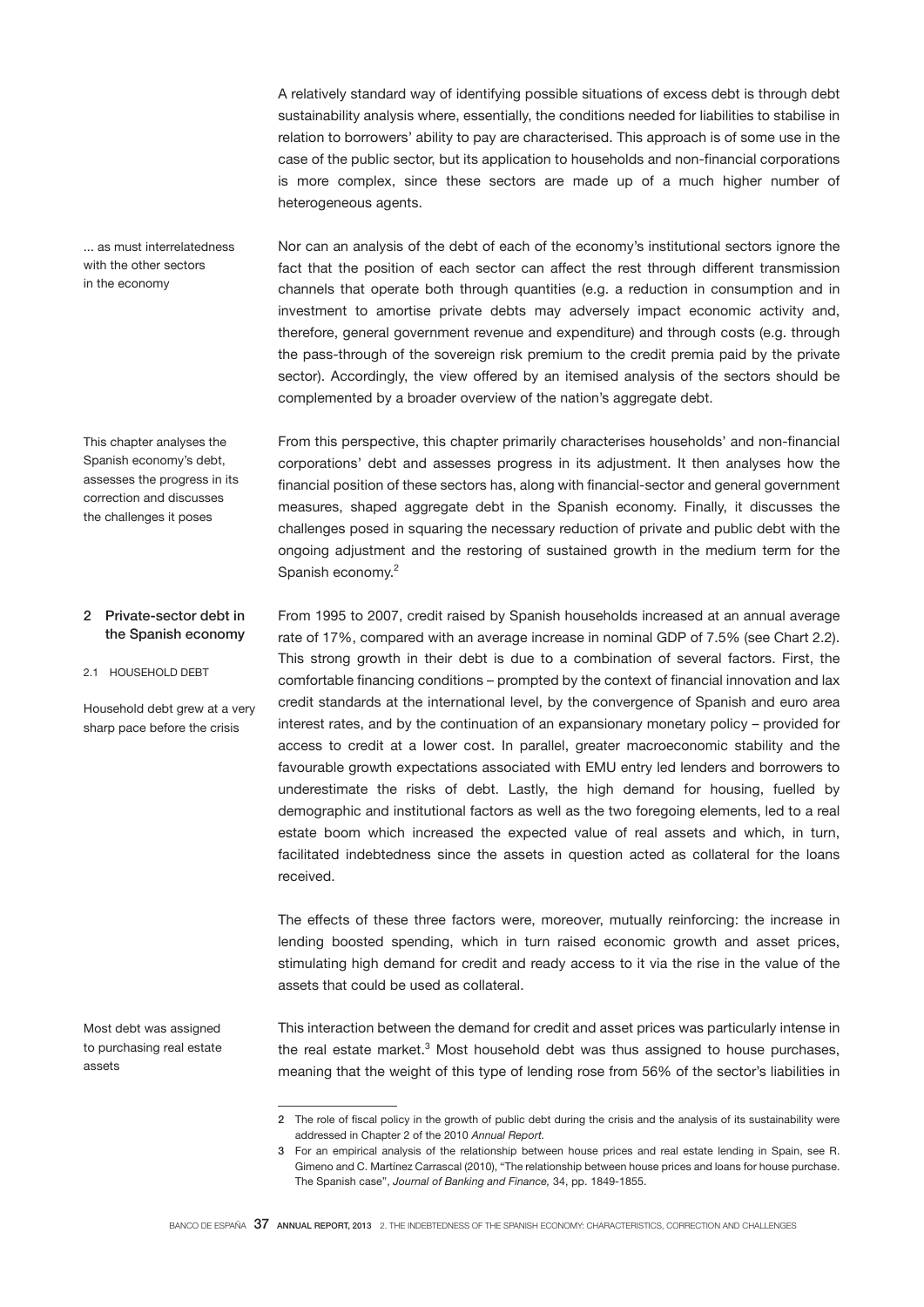## -15  $-10$ -5 0 5 10 15 20 25 30 95 96 97 98 99 00 01 02 03 04 05 06 07 08 09 10 11 12 13 LOANS FOR HOUSE PURCHASE CONSUMER CREDIT AND OTHER LENDING HOUSE PRICES HOUSEHOLD CREDIT (a) AND HOUSE PRICES (Year-on-year growth) €bn

HOUSEHOLD DEBT. BREAKDOWN BY PURPOSE



 HOUSE PURCHASE CONSUMPTION OTHER PURPOSES

Thousands of euros

#### DEBT AMOUNT

80





70 60 50 k  $40$ ٠ 30  $\bullet$ ٠ 20 10 0 95 96 97 98 99 00 01 02 03 04 05 06 07 08 09 10 11 12 13 AVERAGE DEBT (c) AVERAGE SECURED DEBT (d) AVERAGE UNSECURED DEBT (e) AVERAGE DEBT PER HOUSEHOLD

AVERAGE SECURED DEBT PER HOUSEHOLD

SPAIN **EURO AREA** 

MEDIAN DEBT/INCOME RATIO. BREAKDOWN BY INCOME QUINTILE (f). 2011



PERCENTAGE OF HOUSEHOLDS WITH OUTSTANDING DEBT. BREAKDOWN BY PURPOSE (f). 2011



SOURCES: Banco de España and Eurosystem Household Finance and Consumption Survey.

a Includes securitised credits and loans transferred to Sareb.

**b** As a proportion of total persons aged over 16.

c Average debt of persons with outstanding loans.

- d Average secured debt of persons with this type of loan.
- e Average unsecured debt of persons with this type of loan.

f For Spain, the data refer to 2011. For the euro area, the reference year is 2010 for most countries.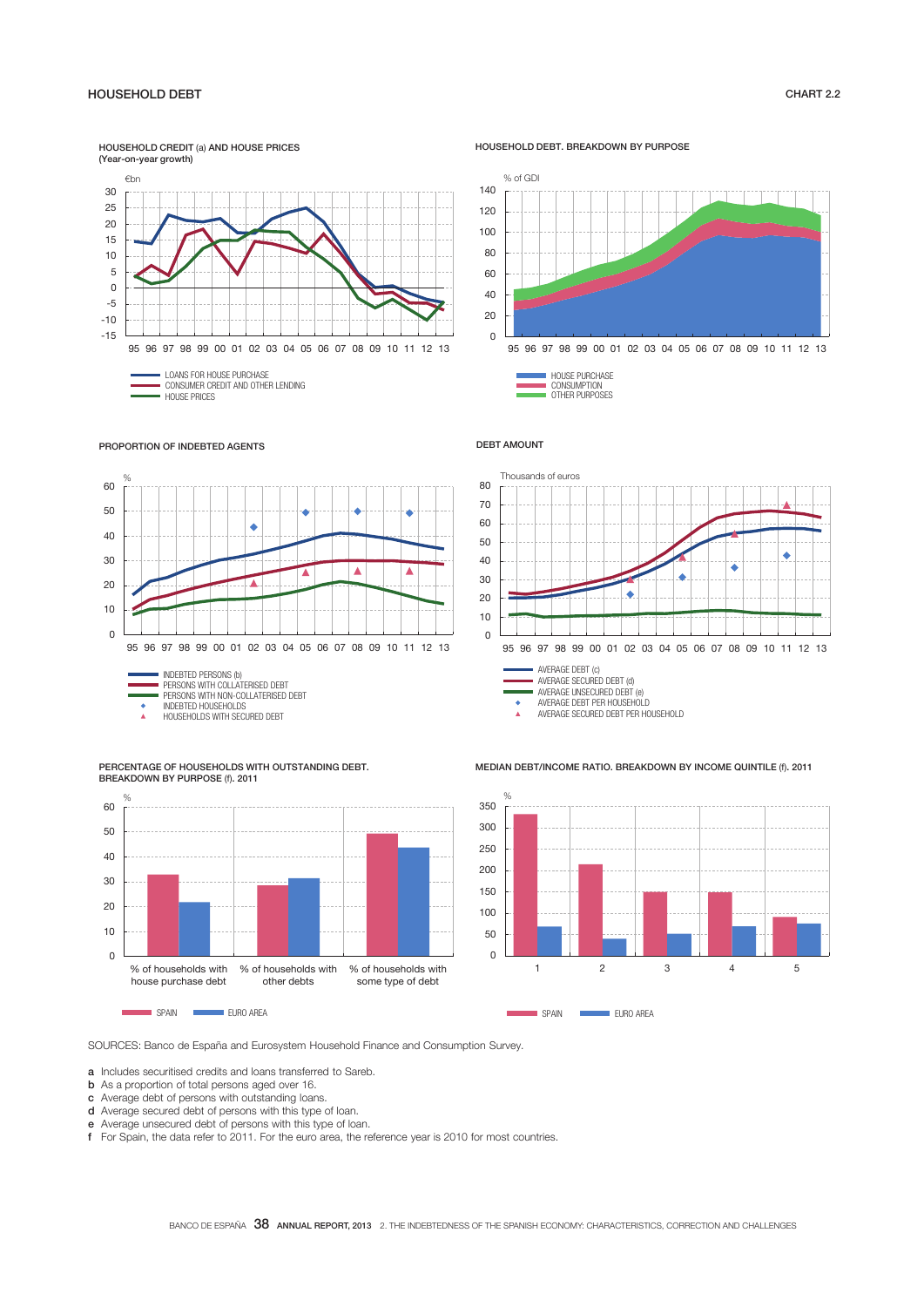1995 to 75% in 2007. Consumer credit and other lending increased at a slower pace, but also expanded notably (posting annual average growth of 11%).

The debt/income ratio stands above the average level for the euro area and the United States

The increase in debt was the outcome both of a higher proportion of households with loans and of an increase in debt per indebted household

There is high heterogeneity across the debt ratios of the different population groups ...

... but they are higher in Spain than in the euro area for most of the debtor segments

As a result of these developments, household debt as a percentage of GDP, which stood in 1995 at 31% (a low level compared with other advanced countries), climbed to 83% in 2007. This figure exceeded the average for the euro area, though not that observed in the United States and the United Kingdom (see Chart 2.1). In terms of gross disposable income (GDI), the increase was likewise notable, rising from 45% to 131%. Debt relative to GDI peaked in 2008 but, in terms of GDP, it continued increasing during the initial years of the crisis owing to the negative trend of output, peaking in 2010. Both ratios have since tended to fall slowly, while remaining above the average figure for the euro area, and the debt/GDI ratio has reached a level higher than that of the United States.

According to Central Credit Register (CCR) figures, the increase in household debt during the expansion prior to the crisis reflects both the rise in the proportion of households in debt (up from 15% in 1995 to 40% in 2007) and the increase in the average debt borne by each household (which rose, in nominal terms, from  $\epsilon$ 20,000 to  $\epsilon$ 52,000 over this same period). The Spanish Survey of Household Finances (EFF by its Spanish acronym) – which provides much more detailed information on the socio-economic characteristics of indebted households but which is only available every three years, from 2002 – corroborates this. According to this source, the percentage of households with some form of debt increased from 43.6% in 2002 to 50% in 2008, while the median of this debt, in constant 2011 terms, rose from €28,000 to €38,700 over the same period. The latest edition of the EFF, which refers to the end-2011 situation, evidences the slight decline in the proportion of indebted households, while median debt shows an additional increase of 11% which, nonetheless, is fully determined by the behaviour of debt tied to house purchase.<sup>4</sup>

As might be expected, the EFF also shows that the proportion of indebted households grows commensurately with level of income (22% in the first quintile of the distribution and 65% in the last) and declines in step with the age of the household head (higher than 70% in the age bracket below 44). The median debt/income ratio is higher in the lower-income segments (around 330% for the first quintile of the distribution) and for households whose head is younger (around 300% for the under-35 segment).<sup>5</sup>

Compared with the euro area, the proportion of indebted households was, at the end of the current decade, somewhat higher in Spain owing to the greater weight of lending for house purchases in our country.<sup>6</sup> The greater incidence of mortgage loans in Spain also explains why the debt/income ratio of the representative indebted household is higher, given that the amounts of the loans for property purchases are usually higher and that the loan-to-value ratio for these assets is, nevertheless, less than in the euro area (although this difference has narrowed recently as a result of the decline in house prices in Spain).

<sup>4</sup> In the remaining components there was, in fact, a contraction. See "Survey of Household Finances (EFF) 2011: methods, results and changes since 2008", *Economic Bulletin,* January 2014, Banco de España. The figures for median debt are expressed in 2011 euro.

<sup>5</sup> These data refer to 2011.

<sup>6</sup> The euro area data are based on the Eurosystem household finance and consumption survey, which contains similar information to that of the EFF for 15 euro area countries, and whose first edition referred to the start of the current decade. For further details on the comparison with the euro area, see M. A. Marchetti and C. Martínez Carrascal (2013), "Un análisis del endeudamiento de las familias a partir de la encuesta del Eurosistema sobre la situación financiera y el consumo de los hogares de 2010", *Boletín Económico,* December, Banco de España.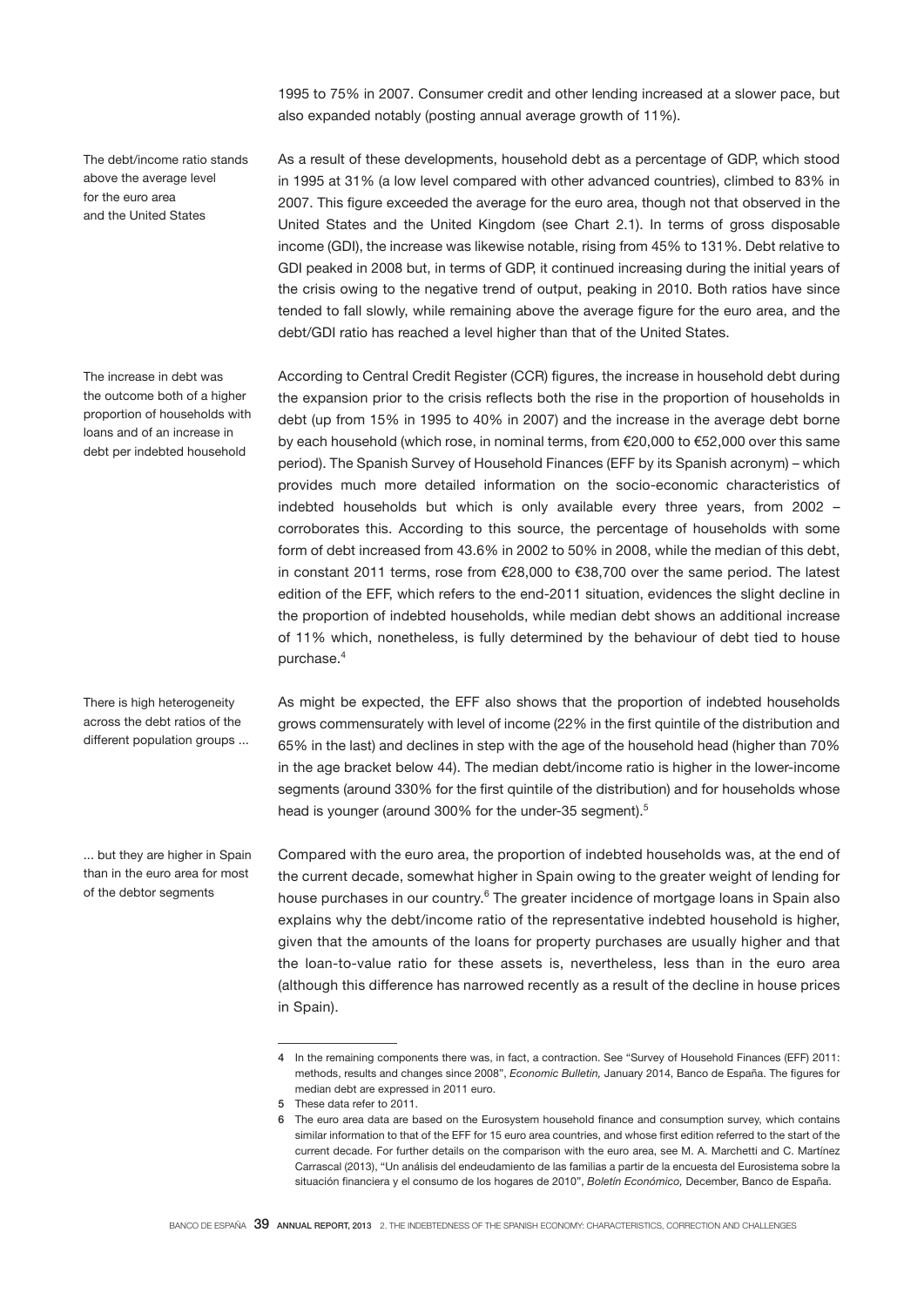## HOUSEHOLDS FACING HIGH FINANCIAL PRESSURE CHART 2.3

PROPORTION OF HOUSEHOLDS WITH DEBT/INCOME RATIO > 3.

BREAKDOWN BY INCOME QUINTILE (a). 2011

PROPORTION OF HOUSEHOLDS WITH HIGH FINANCIAL PRESSURE INDICATORS



PROPORTION OF HOUSEHOLDS WITH DEBT PAYMENTS EXCEEDING 40% OF THEIR INCOME. BREAKDOWN BY INCOME QUINTILE (a). 2011



PROPORTION OF HOUSEHOLDS WITH DEBT/GROSS HOUSEHOLD WEALTH RATIO > 75%. BREAKDOWN BY INCOME QUINTILE (a). 2011



SOURCES: Spanish Survey of Household Finances and Eurosystem Household Finance and Consumption Survey.

a For Spain, the data are for 2011. For the euro area, the reference year is 2010 for most countries.

1 2 3 4 5

The household segment subject to most financial pressure in the short term also accounts for a higher percentage in Spain than in the euro area, although this figure has recently fallen somewhat

SPAIN **EURO AREA** 

%

The segment of households subject to most financial pressure in the short term, understood as those whose debt burden associated with debt payments exceeds 40% of their income, is also higher in Spain (6.5%) than in the euro area (3.4%). This percentage grew uninterruptedly from 2002 to 2008 (see Chart 2.3), but fell in 2011 (the latest available wave of the EFF) thanks to the lowering of interest rates during the crisis. By population group, lower-income, lower-wealth households with outstanding debts and those whose household head is young are those that most frequently face higher financial pressure.

The indicators generally used to approximate the proportion of households subject to greater financial pressure more into the medium term (a debt/income ratio above 3 and a debt/wealth ratio over 75%) evidence a continuation of the growing path prior to the crisis. In the first place, the percentage (13.2%) is also higher than that observed in the euro area, while in the second instance (8.1%) it is similar. As occurs with the short-term indicator, the percentage of indebted households facing greater financial pressure in the medium term is higher among lower-income, lower-wealth households and in those in which the household head is young.

The high level of household debt has intensified the

Over the past five years there has been a positive relationship in the advanced economies between the increase in household debt in the run-up to the crisis and the intensity of the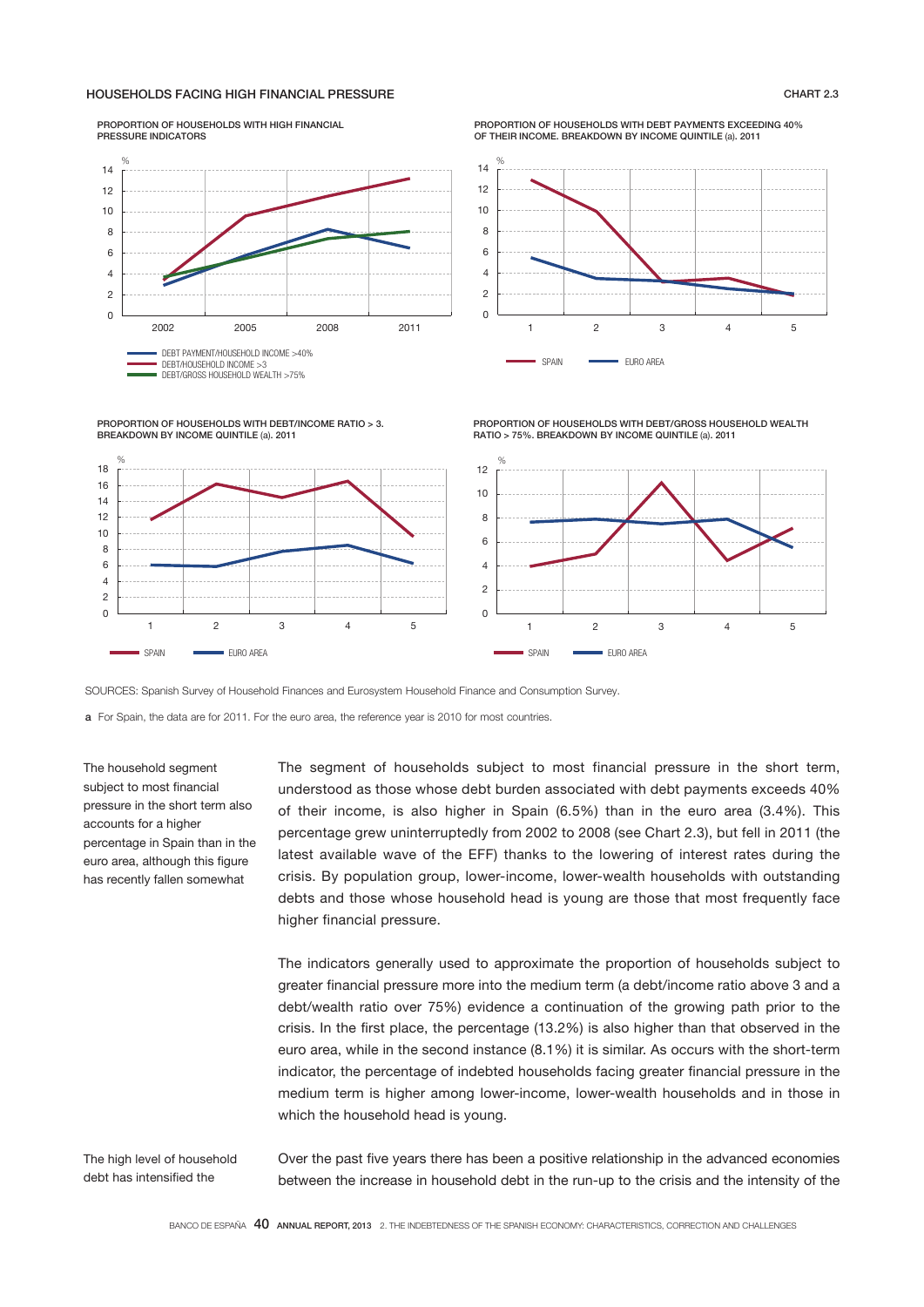contraction in consumption during the crisis

crisis, through the effect exerted by debt on the reduction in consumption (durable goods in particular).<sup>7</sup> This effect can operate through three channels. First, through a wealth effect, which leads consumption to vary in the face of changes in household net wealth. Debt enables a higher volume of assets to be acquired and, therefore, raises household exposure to declines in the value of such assets, as was the case during the crisis. Moreover, debt levels exert a greater constraint on access to credit, which raises the proportion of households subject to liquidity restrictions and, therefore, with less spending capacity. Finally, greater uncertainty prompts an increase in precautionary saving, which reduces consumption. This increase in uncertainty is probably greater for households that are more indebted and, therefore, more exposed to the shocks that usually accompany a crisis.<sup>8</sup>

There is empirical evidence in Spain on how important these channels were in the unfolding of the crisis. Studies conducted drawing on the EFF reveal, first, that the wealth effect is relatively small in our economy: given a decline in (net real estate) wealth of €100, consumption falls by only €1 (€0.4 in the case of durable goods).<sup>9</sup> However, according to the same source, the percentage of households reporting saving for "emergency reasons", which may be considered as an indicator of the trend of precautionary saving, increased from 11.6% in 2005 to 19.1% in 2011, and the increase was substantially greater (12.5 pp) in the quintile of the most indebted households (see Table 2.1).

As regards the role of liquidity constraints, the percentage of households applying for a bank loan fell from 27.1% in 2005 to 17.7% in 2011. The decline was greater among households with some type of debt (by almost 20 pp) than among those with none; and, among the former it was higher for those in the upper quintile of the distribution of the debt/ income ratio (in this latter case the reduction was almost 30 pp) (see Table 2.2). Partly, this shows that households in that quintile were also those that reported having increased to a greater extent their propensity for emergency saving (and, by saving more, they would cease to resort to credit). Nonetheless, the proportion of households that did not apply for a loan because they thought it would not be granted also increased more in this quintile, suggesting that their debt restricted their capacity to gain access to new credit.

2.2 NON-FINANCIAL CORPORATIONS' DEBT

Non-financial corporations' debt reached very high levels...

During the expansionary phase prior to the crisis, non-financial corporations' debt also increased at a very high rate (15% in annual average terms, from 1995 to 2007). As in the case of households, this expansion in debt was driven by very loose financing conditions and by optimistic expectations about the return on investments. The phenomenon was particularly intense in certain sectors of activity, particularly those linked to the real estate

<sup>7</sup> It has been estimated with international data that, for each 10 pp increase in household debt prior to the crisis, consumption fell by 2.6 pp [see IMF (2012), "Dealing with Household Debt", chapter 3, *World Economic Outlook,*  Spring]. In the United States, most of the decline in GDP during the 2007-2009 recession was due to the reduction in household consumption (durable goods in particular), which was much sharper in those areas in which households were more indebted [see A. Mian and A. Sufi (2010), "Household Leverage and the Recession of 2007 to 2009", *IMF Economic Review,* 58 (1), pp. 74-117, and Th. Philippon and V. Midrigan (2011), *Household Leverage and the Recession,* NBER working paper 16965].

<sup>8</sup> See K. Dynan (2012), *Is a Household Debt Overhang Holding Back Consumption?*, Brookings Papers on Economic Activity, Spring, pp. 299-362; T. Jappelli and L. Pistaferri (2013), *Fiscal Policy and MPC Heterogeneity,* CEPR Discussion Paper 9333; and Á. Estrada, D. Garrote, E. Valdeolivas and J. Vallés (2014), *Household Debt and Uncertainty: Private Consumption after the Great Recession,* Documento de Trabajo del Banco de España, forthcoming.

<sup>9</sup> See O. Bover (2005), *Wealth effects on consumption: Microeconometric estimates from the Spanish Survey of Household Finances*, Documentos de Trabajo, no. 0522, Banco de España, and C. Barceló and E. Villanueva (2010), *The response of household wealth to the risk of losing the job: evidence from differences in firing costs,*  Documentos de Trabajo, no. 1002, Banco de España. The estimates of the wealth effect in relation to spending on durable consumption are taken from a panel survey of Spanish municipalities for which spending on cars from 2007 to 2012 is related to the changes in real estate wealth recorded in these municipalities [see D. López-Rodríguez and F. Elías (2014), *Mortgage Lending Cycles with Heterogeneous Credit Quality: Evidence from the Spanish Housing Boom and Bust,* Documento de Trabajo del Banco de España, forthcoming].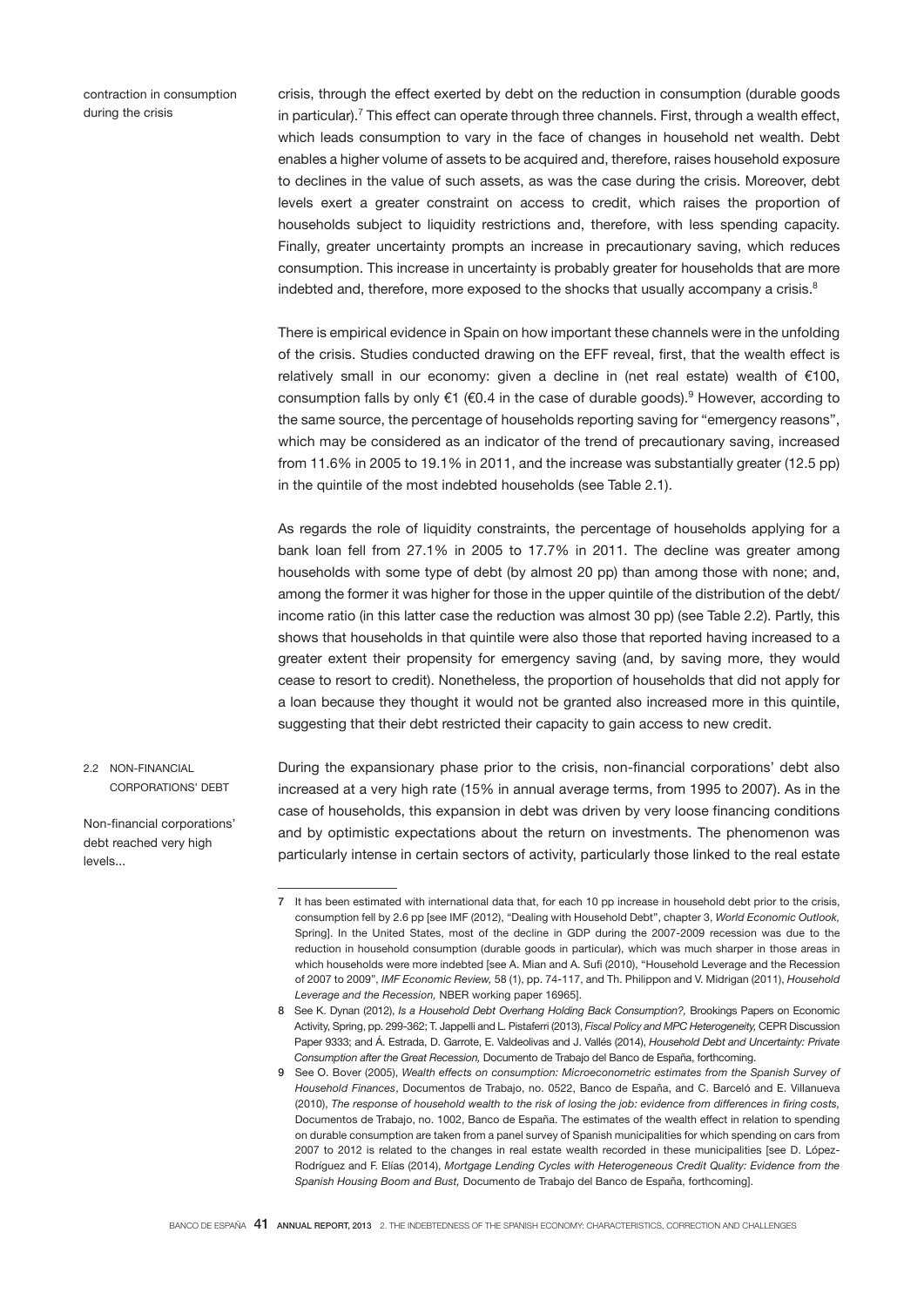## EMERGENCY SAVINGS (a) TABLE 2.1

% of total households

|                                       |                                   | 2005 | 2008 | 2011 |
|---------------------------------------|-----------------------------------|------|------|------|
| Total households                      |                                   | 11.6 | 16.4 | 19.1 |
| Occupancy status<br>of main residence | Ownership, without mortgage       | 13.2 | 16.7 | 19.8 |
|                                       | Ownership, with mortgage          | 11.6 | 17.5 | 17.4 |
|                                       | Other                             | 8.1  | 13.8 | 19.3 |
| Real estate wealth                    | Below 25th percentile             | 10.0 | 12.5 | 18.8 |
|                                       | Between 25th and 50th percentile  | 10.3 | 14.4 | 17.1 |
|                                       | Between 50th and 75th percentile  | 11.4 | 16.9 | 18.6 |
|                                       | Between 75th and 90th percentile  | 14.7 | 22.6 | 23.8 |
|                                       | Between 90th and 100th percentile | 18.1 | 21.8 | 19.7 |
| Debt/income<br>(indebted households)  | Below 20th percentile             | 11.1 | 21.1 | 17.5 |
|                                       | Between 20th and 40th percentile  | 11.1 | 14.2 | 16.5 |
|                                       | Between 40th and 60th percentile  | 10.5 | 15.8 | 15.9 |
|                                       | Between 60th and 80th percentile  | 9.9  | 15.9 | 16.0 |
|                                       | Between 80th and 100th percentile | 9.7  | 13.1 | 22.2 |

SOURCES: Spanish Survey of Household Finances (EFF), Banco de España (EFF2005, EFF2008, EFF2011).

a Percentage of households affirming emergency savings.

## LOAN APPLICATIONS AND LOANS REJECTED OR GRANTED FOR A LOWER AMOUNT IN THE PAST TWO YEARS TABLE 2.2

|                                          |                                   | 2005        |                                                                 | 2008        |                                                                 | 2011        |                                                                 |
|------------------------------------------|-----------------------------------|-------------|-----------------------------------------------------------------|-------------|-----------------------------------------------------------------|-------------|-----------------------------------------------------------------|
|                                          |                                   | Application | Applications<br>rejected as a<br>$%$ of<br>applications<br>made | Application | Applications<br>rejected as a<br>$%$ of<br>applications<br>made | Application | Applications<br>rejected as a<br>$%$ of<br>applications<br>made |
| Total<br>households                      |                                   | 27.1        | 12.0                                                            | 22.9        | 12.4                                                            | 17.7        | 23.2                                                            |
| Occupancy<br>status of main<br>residence | Ownership, without mortgage       | 19.6        | 11.5                                                            | 16.2        | 7.4                                                             | 12.2        | 17.6                                                            |
|                                          | Ownership, with mortgage          | 43.4        | 10.2                                                            | 36.6        | 14.6                                                            | 26.8        | 21.4                                                            |
|                                          | Other                             | 26.5        | 17.0                                                            | 24.3        | 18.2                                                            | 21.8        | 37.3                                                            |
| Real estate<br>wealth                    | Below 25th percentile             | 23.1        | 18.2                                                            | 19.8        | 18.1                                                            | 18.4        | 37.1                                                            |
|                                          | Between 25th and 50th percentile  | 29.5        | 11.0                                                            | 24.6        | 12.8                                                            | 18.4        | 23.5                                                            |
|                                          | Between 50th and 75th percentile  | 27.5        | 12.7                                                            | 22.0        | 13.8                                                            | 15.8        | 22.8                                                            |
|                                          | Between 75th and 90th percentile  | 25.5        | 8.0                                                             | 25.3        | 5.1                                                             | 18.5        | 7.6                                                             |
|                                          | Between 90th and 100th percentile | 31.4        | 3.6                                                             | 25.4        | 7.3                                                             | 17.5        | 11.3                                                            |
| Debt/income<br>(indebted<br>households)  | Below 20th percentile             | 48.0        | 11.0                                                            | 38.8        | 10.2                                                            | 30.1        | 23.4                                                            |
|                                          | Between 20th and 40th percentile  | 53.6        | 10.2                                                            | 41.9        | 9.1                                                             | 38.1        | 17.5                                                            |
|                                          | Between 40th and 60th percentile  | 45.7        | 8.3                                                             | 43.8        | 3.4                                                             | 31.5        | 18.4                                                            |
|                                          | Between 60th and 80th percentile  | 54.8        | 7.0                                                             | 41.0        | 7.2                                                             | 35.1        | 16.8                                                            |
|                                          | Between 80th and 100th percentile | 66.6        | 15.0                                                            | 59.5        | 19.8                                                            | 36.9        | 24.2                                                            |

SOURCES: Spanish Survey of Household Finances (EFF), Banco de España (EFF2005, EFF2008, EFF2011).

sector, where around 55% of the increase in bank lending to companies was concentrated (see Chart 2.4). The heavy fall in property sales that accompanied the crisis, along with the decline in property prices, meant growing difficulties for a significant portion of these companies in meeting meet their payment obligations. Other firms, however, used borrowings to finance international expansion processes which, in general, have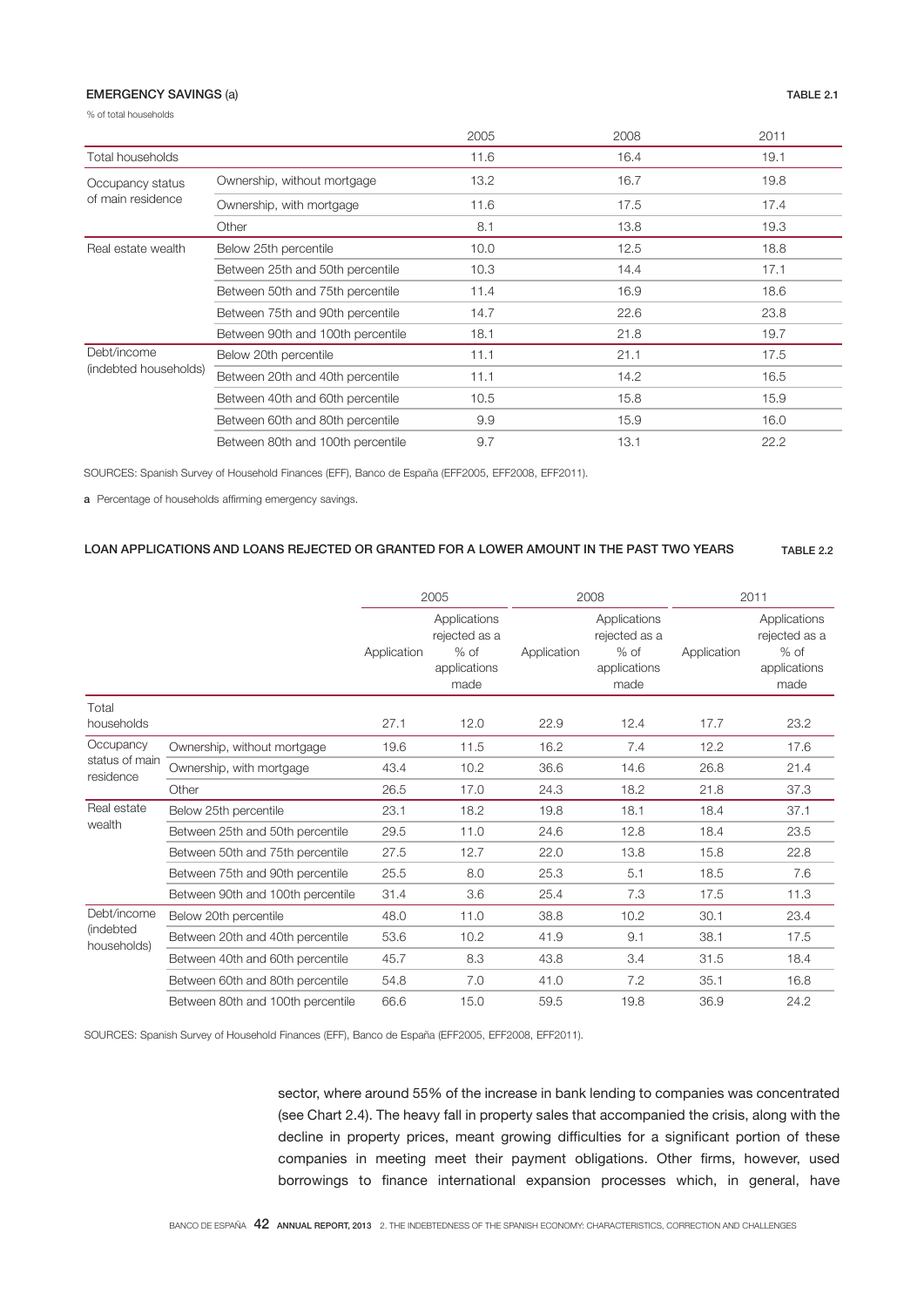## NON-FINANCIAL CORPORATIONS' DEBT CHART 2.4

# RESIDENT CREDIT INSTITUTIONS' LENDING TO NON-FINANCIAL CORPORATIONS. BREAKDOWN BY PURPOSE OF EXPENDITURE (a)



**CONSTRUCTION CONSTRUCTION** OTHER SERVICES INDUSTRY

NFCs: DEBT/TOTAL ASSETS. BREAKDOWN BY SECTOR. 2012



NFCs: DEBT/GROSS OPERATING PROFIT. BREAKDOWN BY SECTOR. 2012



DEBT RELATIVE TO ASSETS AND INCOME. BREAKDOWN BY SIZE. SPAIN (c) AND EURO AREA (d). 2012



COMPANIES BY DEBT/NET ASSETS RATIO (D / NA) SEGMENT. 2012



COMPANIES BY INTEREST COVERAGE RATIO (ICR) SEGMENT. 2012 (f)

SPAIN **EURO AREA** 



SOURCES: Banco de España and Bank for the Account of Companies Harmonised.

a Includes securitised credits and loans transferred to Sareb.

- b GDP-weighted average of the ratios in Germany, France, Italy, Portugal, Belgium and the Czech Republic. For Germany and the Czech Republic, the ratio is for 2011, as the 2012 figure is not available. For Germany, unlike the other countries, liabilities include debt with group and associated companies. c Weighted average based on the sectoral distribution of the gross value added in the euro area of the sectoral ratios.
- d GDP-weighted average and value added in the euro area of the sectoral ratios in Germany, France, Italy, Portugal, Belgium and the Czech Republic. For Germany, unlike the other countries, liabilities include debt with group and associated companies.
- e Gross operating profit.<br>f ICR defined as (gross
- ICR defined as (gross operating profit + financial revenue)/financial expenditure. Companies without financial expenditure are included in the group with ICR > 3.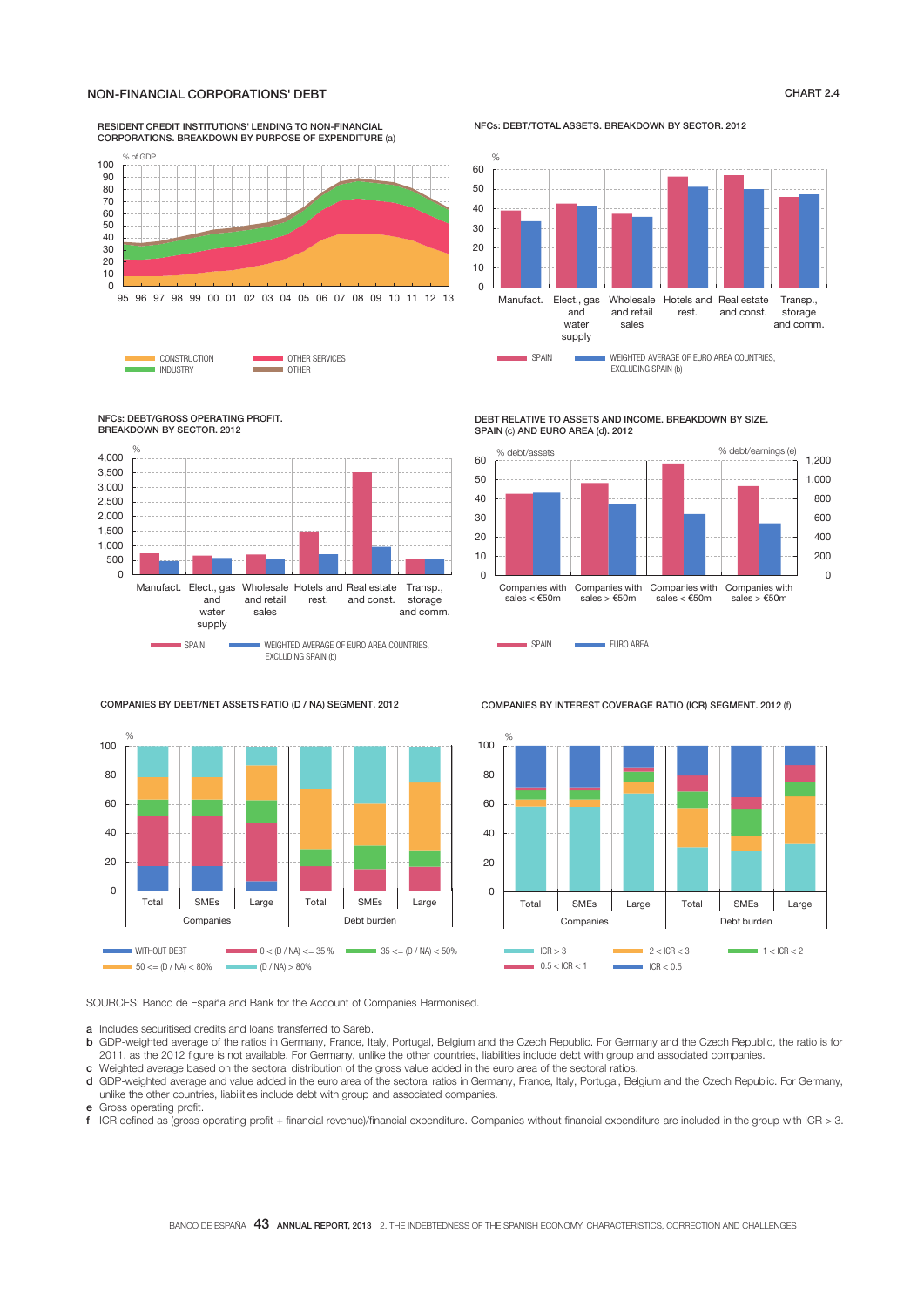contributed to the greater geographical diversification of their revenue, helping soften the impact of the decline in domestic business.

The corporate debt/GDP ratio, which stood below that of other developed countries in the mid-1990s (at around 45%), climbed to 132% in 2007 (117% if intercompany loans are excluded), far higher than the figures observed on average for the euro area (94%), the United Kingdom (93%) and the United States (76%) (see Chart 2.1).<sup>10</sup> The inertia of financing flows and the unfavourable course of GDP meant that this ratio continued rising, up to almost 145% of GDP by mid-2010. Following the correction since, it stood at end-2013 at 128% of GDP, almost 30 pp above the figure for the euro area and also higher than that of other advanced economies, such as the United Kingdom and the United States.

Compared with the euro area average, corporate debt is higher in Spain in most sectors of activity, especially when set in relation to earnings, although the differences are more marked in sectors linked to the real estate market. This suggests that the need for debt to be corrected, while more acute in the sectors linked to the real estate market, is not confined to the latter.

The breakdown by size (proxied by the volume of sales) shows that, in relation to assets, the debt of the biggest Spanish corporations is higher than that of their euro area peers, while for smaller firms the levels are similar. In terms of income generated, the ratio is higher in Spain for both groups of companies, even after controlling for differences in sectoral distribution, and the discrepancies are more marked for smaller-sized firms which, having been more affected by the recession, saw a greater contraction in their earnings.

In any event, there is notable dispersion in the degree of debt within each sector of activity and for companies of different sizes. Thus, somewhat more than 15% of SMEs and almost 7% of larger companies do not have interest-bearing debt. And among the companies that do, for 42% of these the leverage ratio is lower than 35%, while for 26% it exceeds 80%. This heterogeneity is also discernible when indicators measuring the degree of financial pressure associated with debt incurred are used. For instance, while 30% of companies (whose borrowings are equivalent to 31% of corporate liabilities) obtained revenue flows in 2012 that did not suffice to cover their financial expenses, almost 60% of them (accounting for a further 31% of corporate debt) did not have to pay interest or earmarked in this connection less than one-third of their ordinary profits. Therefore, these data show that the high aggregate debt of the non-financial corporations sector is compatible with the existence of a notable proportion of firms with moderate levels of debt. For these companies, their degree of leverage does not appear to be an obstacle to obtaining borrowed funds with which to finance profitable investment projects. Along these lines, information on micro-scale credit shows that, in 2012 and 2013, around 40% of companies underwent no contraction whatsoever in their outstanding credit balance.

Companies' debt has influenced their recent activity The evidence available since the start of the crisis reveals that the most indebted companies have seen their activity trend more adversely in terms of employment and investment (see Box 2.1). That would suggest that the sector's high debt influences macroeconomic developments and highlights the need to complete the ongoing restructuring of that part

... which affects both SMEs and larger companies, proving more prominent in certain sectors, such as those linked to the real estate market...

... although there is a significant proportion of companies with moderate debt levels

<sup>10</sup> To assess the degree of debt of the corporate sector, intercompany loans should preferably not be included since these are liabilities of certain companies but assets of others. However, details on these loans are not available either for the United States or for the United Kingdom. Accordingly, in this chapter the concept of liabilities used to make the international comparison includes intercompany debt.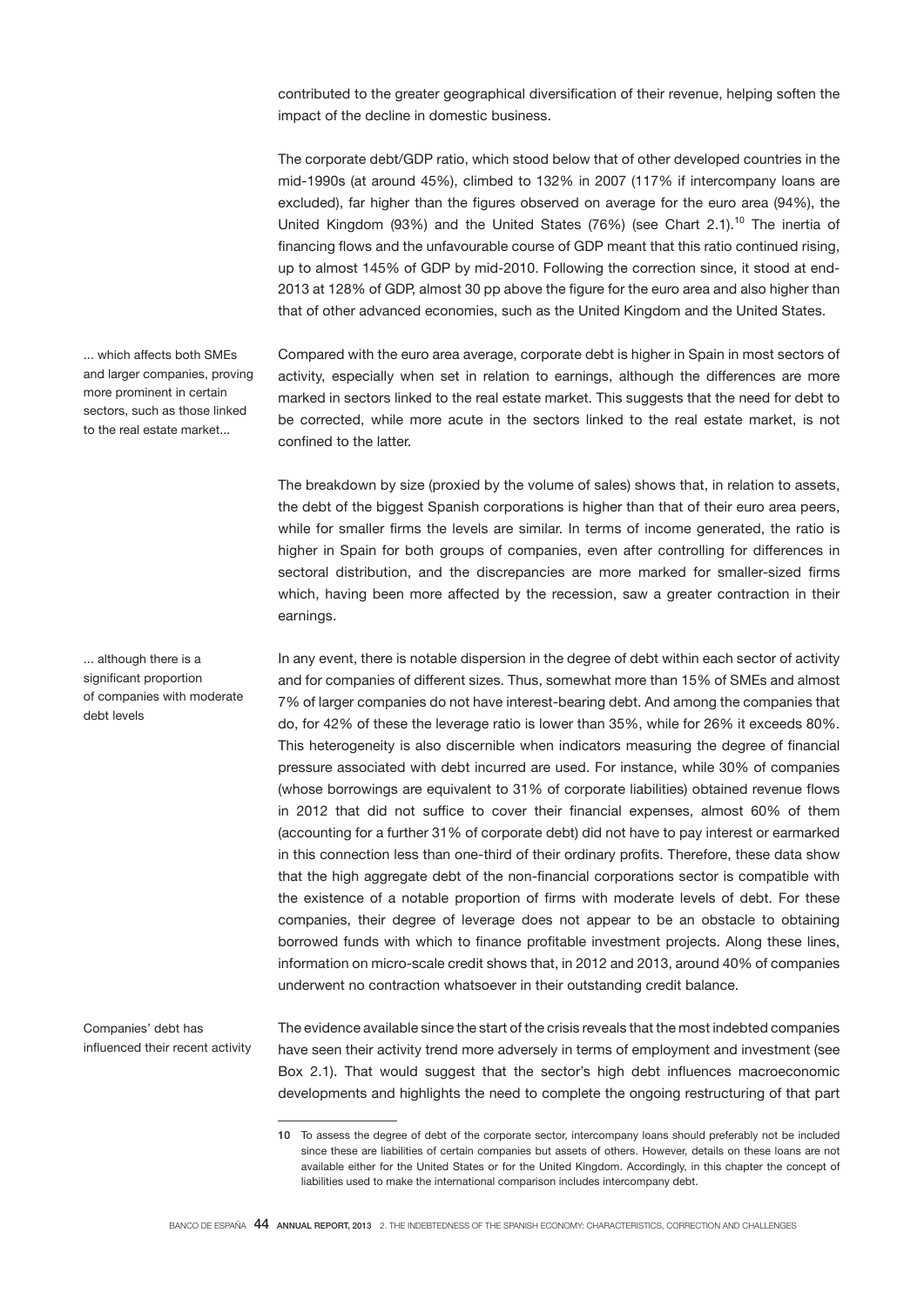Before the crisis, the debt of non-financial corporations increased very quickly. Afterwards, it has decreased slowly and progressively against a background characterised by a macroeconomic recession in which employment and productive investment have deteriorated notably. This Box analyses to what extent the employment and tangible fixed-asset investment behaviour of non-financial corporations differs depending on their level of debt. To do this, use is made of the merged CBSO and Mercantile Register database (CBI)<sup>1</sup>, which contains microeconomic data from a sample of around 600,000 firms per year, for the period from 2008 to 2012 (latest year available). The firms are separated into two groups according to whether at the beginning of each year their ratio of debt to net assets is above or below the average for their sector of activity.

Panel 1 shows the financial debt of the two groups of companies. It can be seen that, whereas the most indebted firms progressively reduced their borrowed funds from 2008, the debt of other firms followed an upward path until 2010 and then remained steady for the following two years. A more detailed analysis by sector of activity and firm size confirms the existence of similar behaviour patterns in all sectors of activity, and in both SMEs and larger firms. As a result of this behaviour the ratio of debt to net assets of both aggregates became slightly more similar (see Panel 2). This convergence is more evident if construction is excluded, since this sector's debt ratio was pushed upward by the high losses in the period analysed, which reduced the denominator of this indicator.

Panels 3 and 4 show investment in tangible fixed assets (measured as the ratio of the flow of gross fixed capital formation to its balance a year earlier) and unemployment for each of the two groups of firms analysed (more indebted and less indebted). Both aggregates show declining investment and job destruction, but the falls are sharper for more indebted firms. This pattern is observed in all sectors of activity, in both SMEs and large firms.

#### 1 INTEREST-BEARING DEBT

#### 2 DEBT/NET ASSETS



#### 3 GFCF (c)/TANGIBLE FIXED ASSETS AT t-1

#### 4 EMPLOYMENT



SOURCE: Banco de España.

%

- a Firms whose debt ratio is greater than the average debt in their industry at t-1.
- **b** Firms whose debt ratio is equal to or less than the average debt in their industry at t-1.
- c Gross fixed capital formation. In CBB firms this flow is approximated by the difference between the balance-sheet amounts of tangible fixed assets less depreciation expense.

<sup>1</sup> This database is obtained by merging the CBA and CBB databases. The CBA database contains information on some 10,000 firms reporting annually to the Central Balance Sheet Data Office and is somewhat biased towards larger firms. The CBB database is constructed from financial statements lodged by firms in the mercantile registers and contains information on small and medium-sized enterprises.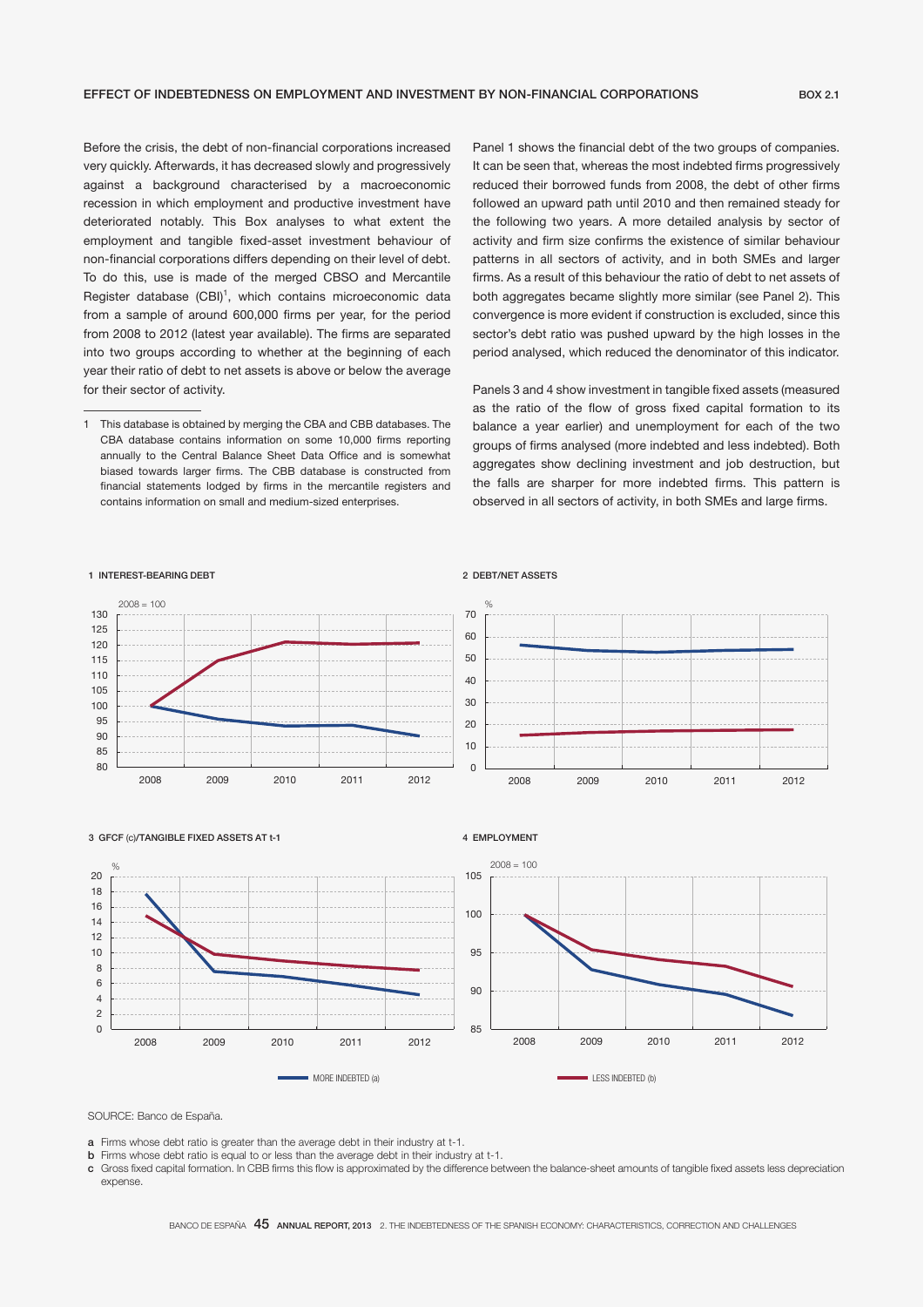In short, the results reported in this Box indicate that the level of firms' indebtedness influenced their investment and employment decisions during the crisis. In particular, more indebted firms were comparatively more strongly affected by the crisis, since they were more vulnerable to the contraction of their income. That obliged them to adjust their balance sheet and to reduce employment and investment more sharply compared with financially sounder firms.

of the productive system subject to a greater degree of financial pressure. The experience of past economic recoveries following episodes of financial crisis further points to initial patterns of growth which, in the case of companies, tend to be underpinned to a greater extent by less credit-intensive activities and financed with alternative funds, such as selffinancing or own funds. This tends to contain price adjustments insofar as the most indebted companies will face greater difficulties in adjusting their profit mark-ups.<sup>11</sup>

2.3 PROGRESS IN THE CORRECTION OF PRIVATE-SECTOR DEBT

Private-sector debt can be reduced through several means

The debt ratio can be reduced either through a decline in the outstanding balance of debt (the numerator of this ratio) or as a result of an increase in the funds agents have to meet this balance (the denominator). A decline in the balance of liabilities may, in turn, occur because the repayments of outstanding debt exceed the flow of new gross financing (net negative financing flow), because the loans are unpaid or because their valuation changes (write-downs and valuation effects).

Past experience reveals that debt-reduction processes following financial crises tend to be slow and rest, initially, on contractions in the outstanding balance of debt.<sup>12</sup> The main reason is that these processes are accompanied by weak growth in income, which restricts agents' spending and is a drag on economic recovery. Later, once the economy begins to recover, the decline in the ratio tends to be compatible with more moderate growth in debt than that of nominal GDP.

The correction of private debt in the advanced economies is occurring at different degrees of intensity and through different channels, depending on each country's situation. Where the pick-up in economic activity has come about earlier and has been greater, and where household debt restructuring has had a greater incidence (the United States), the reduction in debt has been swifter. It has also proceeded more briskly in those countries where the inflation rate has been higher (the United Kingdom).<sup>13</sup>

In Spain, the reduction in non-financial private-sector debt has advanced significantly, despite sluggish GDP

In Spain, private-sector debt/GDP ratios peaked in mid-2010. Since then there has been a cumulative reduction to end-2013 of 11 pp in the case of households, and of 21 pp (16 pp when intercompany debt is included) in that of non-financial corporations. In both, the reduction has essentially come about through negative net debt flows, i.e. through debt repayments higher than the gross flow of new financing. This factor contributed almost 11 pp of the reduction for households and 15 pp for firms (see Chart 2.5). In this latter

<sup>11</sup> See J. M. Montero and A. Urtasun (2014), *Price-Cost Mark-ups in the Spanish Economy: a Microeconomic Perspective,* Documentos de Trabajo, no. 1407, Banco de España.

<sup>12</sup> See, for example, O. Aspachs-Bracons, S. Jódar-Rosell and J. Gual (2011), *Perspectivas de desapalancamiento en España,* Documentos de economía «la Caixa», and McKinsey (2012), *Debt and deleveraging: uneven progress on the path to growth,* McKinsey Global Institute.

<sup>13</sup> See D. Garrote, J. Llopis and J. Vallés (2013), *Los canales del desapalancamiento del sector privado: una comparación internacional*, Documentos Ocasionales, no. 1302, Banco de España.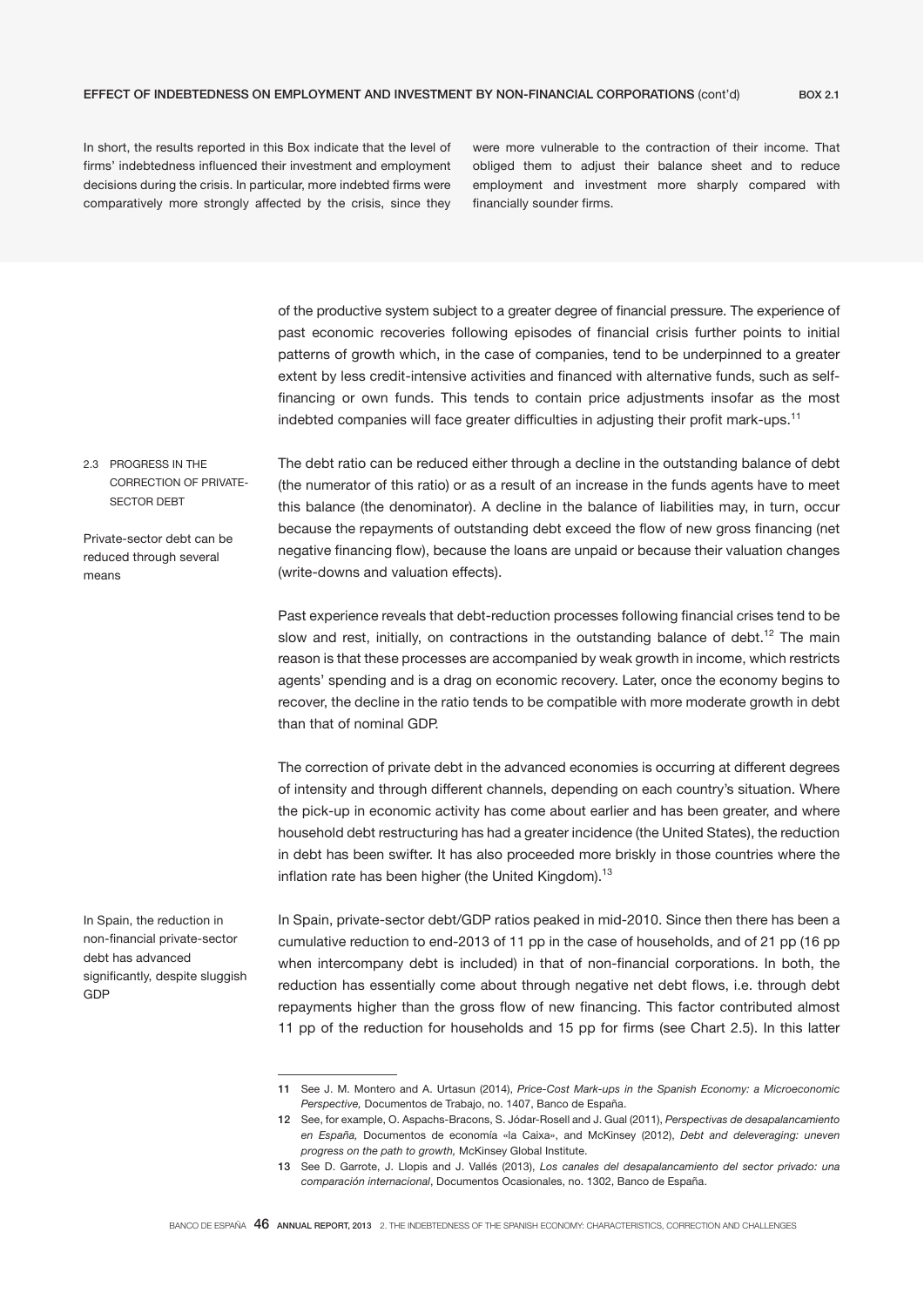## CONTRIBUTIONS TO CHANGES IN THE DEBT RATIO BETWEEN 2010 Q2 AND END-2013 (a) CHART 2.5





SOURCES: Banco de España.

The decline in household debt has been sharper in loans not intended for house purchase

a Debt ratio is defined debt (excluding intercompany loans), relative to GDP.

case, the write-downs and valuation effects, including the impact of the transfer of real estate loans to Sareb, have also played a significant role (8 pp). Conversely, inflation has made a marginal contribution and real growth, which has been negative, has exerted a counter-effect (increase in the debt ratio). The reduction in overall Spanish corporate and household debt has been greater than that recorded in economies such as the United States, the United Kingdom and the Netherlands, which also faced private-sector overindebtedness problems. However, the level of the Spanish ratio continues to stand above that of these countries.

NON-FINANCIAL CORPORATIONS

In the household sector, the contraction in debt has been quantitatively more significant in loans not linked to house purchase, which reflects both the shorter relative term of these transactions (which makes their repayment swifter) and the lack of collateral in this type of loan, thereby raising the risk for lenders (leading supply-side conditions to be more cyclically sensitive). Indeed, in this type of financing the reduction in the outstanding balance began in 2008, before it did so in the case of real estate debt. Moreover, this reduction was the result both of the proportion of indebted households and of average loan amounts (see Chart 2.2). Conversely, in loans for house purchase the proportion of indebted households stabilised between 2006 and 2010, and fell very slowly only from 2011, while the average amount of debt has fallen somewhat more sharply since this latter date. Part of the decline in the outstanding balance of debt for property purchases is linked to the cancellation of loans associated with the hand-over of houses when borrowers are in situations of financial difficulty. Specifically, during 2012 and 2013, such transactions accounted for 1.4% of outstanding mortgages.

Companies have used different means to reduce their debt, and those that have done so most intensely are the most indebted ones

In the case of companies, the decline in debt has been fairly widespread across sectors and has affected both large corporations and, especially, SMEs; that said, the reduction is most concentrated in the most indebted companies, which are those that have greater balance-sheet restructuring requirements.14 On the contrary, those other companies with little debt have, on average, increased their debt. Companies that have reduced their borrowings have used different means to do so, such as the use of internally generated funds, capital increases or asset (essentially financial assets and, in particular, shares and

<sup>14</sup> See Á. Menéndez and M. Méndez (2013), "Spanish non-financial corporations' debt since the start of the crisis. A disaggregated analysis", *Economic Bulletin*, January, Banco de España.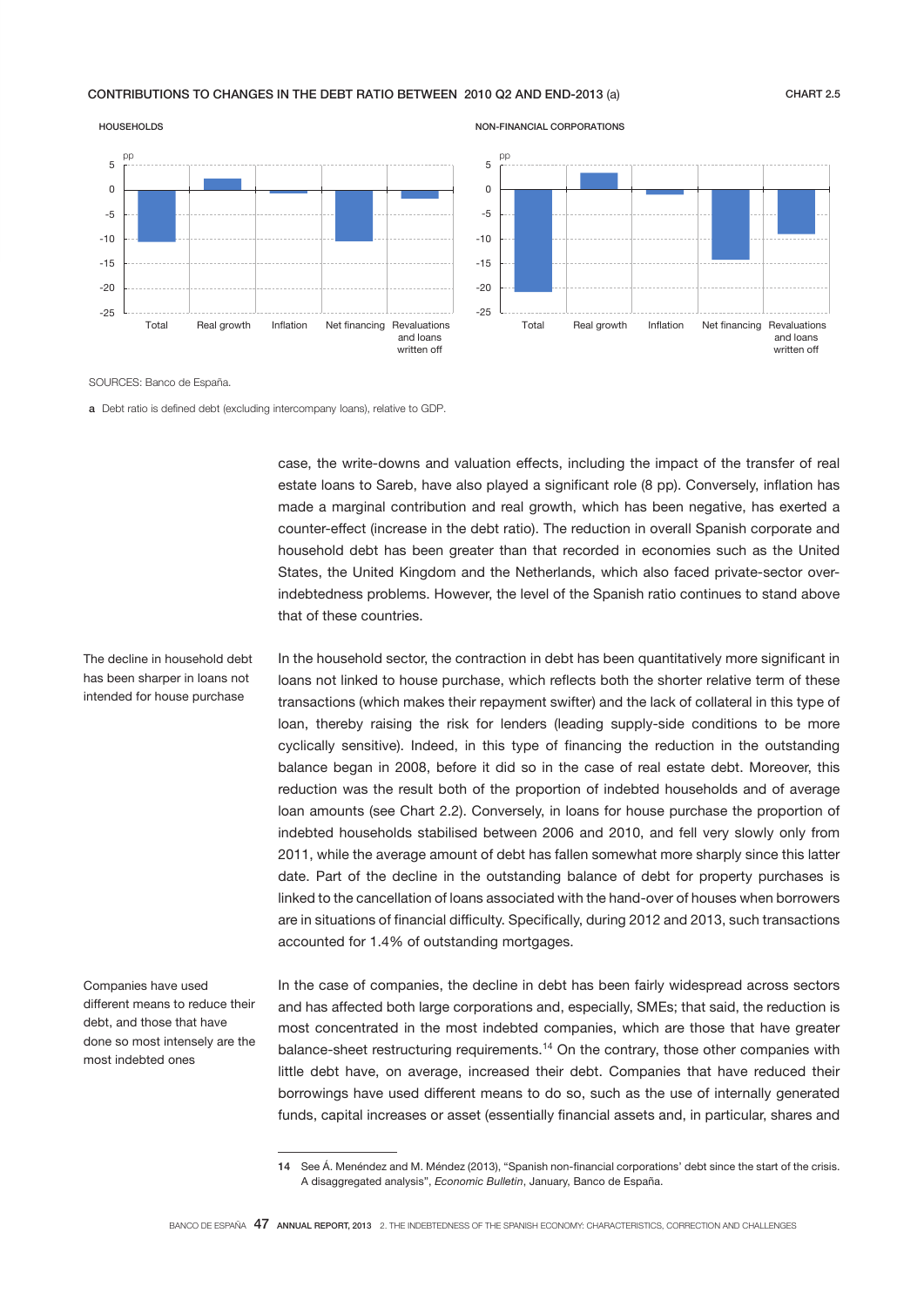holdings in other companies) disposals. Some of the biggest corporations have resorted especially to asset disposals.<sup>15</sup>

# 3 The nation's debt

3.1 THE ROLE OF THE BANKING **SYSTEM** 

The banking system financed the increase in private-sector debt by raising funds on international markets...

Spain is a heavily banked economy, meaning that the bulk of financing raised by households and non-financial corporations is from the national banking system. Consequently, the counterpart of the strong growth in household and corporate debt in the years prior to the crisis was the expansion of resident credit institutions' balance sheets and activity. From 1995 to 2007 their total assets increased by 286%, the number of offices did so by 25% and employment in the industry by 12%. In 2008, the lending/GDP ratio stood at around 170%, far higher than in other developed countries (105% in the euro area, 132% in the United Kingdom and 64% in the United States). As earlier discussed, the expansion was accompanied by a progressive concentration in transactions linked to the real estate market.

Given the insufficiency of domestic saving to finance this expansion in lending, banks resorted to international debt markets. Most funds were raised through the issuance of long-term fixed-income securities, directly by the banks themselves (as in the case of covered bonds, for instance) or through special vehicles (as in the case of asset-backed bonds). As a result, non-residents' holdings of fixed-income instruments issued by domestic financial institutions climbed from 0.4% of GDP in 1995 to 62.5% of GDP in 2007, against the generalised background of the internationalisation of financial flows, and driven also by Spanish euro area entry.

The excessive size of the banking system, along with the bias of its portfolios towards real estate sector-related activities, made it vulnerable to adverse macroeconomic shocks, and in particular to those linked to the real estate market. In these circumstances, the economic crisis that broke in 2008 ultimately undermined the financial and balancesheet position of the banking system, albeit with a very mixed degree of incidence from bank to bank.

As a result, it was necessary to overhaul the banking system by means of a four-pronged reform: restructuring, recapitalisation, balance sheet clean-up and the reform of the regulatory and supervisory framework.<sup>16</sup> These measures are analysed in Chapter 1 of this Report, as they are one of the most significant factors behind developments in the Spanish economy during the reference period.

The banking system clean-up and restructuring measures required public injections of capital. The necessary resources were obtained, in part, from a specific European support programme totalling €41 billion, which was requested in July 2012 and successfully concluded in early 2014. The financing of these capital injections came on top of growing general government financial requirements in the wake of the crisis, linked essentially to the operation of the automatic stabilisers and to the expansionary discretionary measures adopted (see Chart 2.6). The assistance and stimuli to the private sector, set against the strong decline in tax receipts, translated into growing budget deficits and into a rapid increase in public debt. It was through all these measures that the link between both sectors progressively increased, in such a way that a portion of the private-sector adjustment costs ultimately passed through to the public sector.

... meaning that the banking system's situation was much affected by the crisis...

... which made it necessary to undertake a major restructuring, recapitalisation and clean-up of the banking system, along with regulatory reform

3.2 THE ROLE OF THE PUBLIC **SECTOR** 

State aid for the restructuring of the banking system came on top of growing general government financing requirements

<sup>15</sup> For further details on the means used by large corporate groups to reduce their debt, see Box 1 in Á. Menéndez and M. Méndez (2013), "Results of non-financial corporations to 2012 Q4 and summary year-end data", *Economic Bulletin,* March, Banco de España.

<sup>16</sup> See Chapter 3 of the *Financial Stability Report,* November 2012, Banco de España.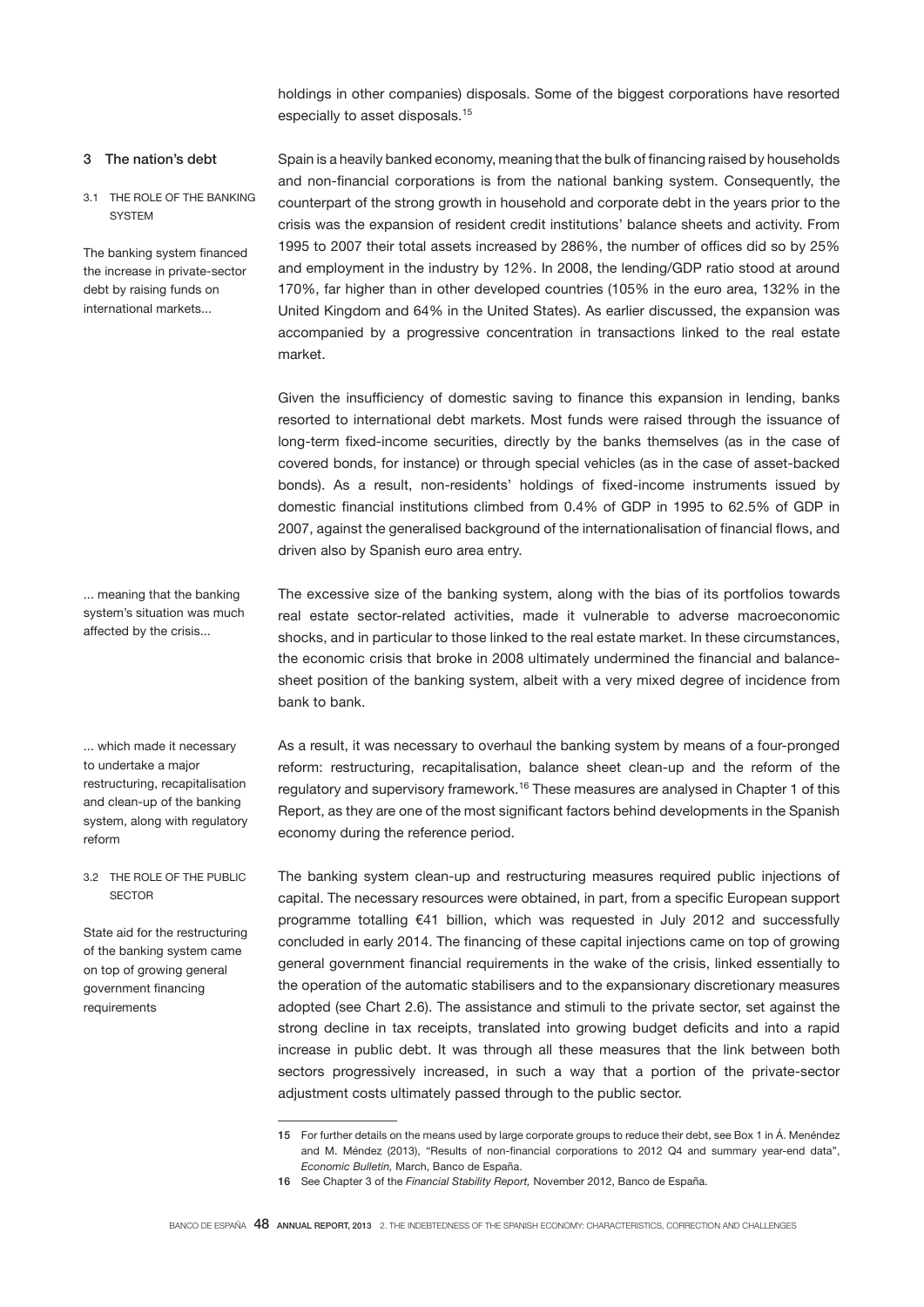## GENERAL GOVERNMENT BUDGET BALANCE AND DETERMINANTS

#### -15 -10 -5  $\overline{0}$ 5 10 15  $rac{L}{97}$ 25 30 35  $40$ 45 50 97 99 01 03 05 07 09 11 13 BUDGET BALANCE (right-hand scale) PUBLIC EXPENDITURE PUBLIC REVENUES (cumulative 4-quarter change) % of GDP  $\%$  of GDP í  $\Omega$  $\overline{2}$ 4 6 8 97 99 01 03 05 07 09 11 13 IMPLICIT INTEREST ON DEBT  $O/$ IMPLICIT INTEREST RATE ON DEBT

BUDGET BALANCE, REVENUES AND EXPENDITURE

DETERMINANTS OF THE CHANGES IN THE SPANISH GENERAL GOVERNMENT BUDGET BALANCE (CUMULATIVE PERCENTAGE OF TREND GDP)



SOURCE: Banco de España.

funds were raised. As a result, there was a rise not only in the Spanish economy's external debt but also a sizable increase in banks' exposure to the public sector. The heightened bank exposure to general government and the assumption by the latter of

a most sizeable portion of the restructuring bill for certain financial institutions contributed to increasing the interrelatedness between the financial position of the banking system and that of the public sector. The combination of both situations with the worsening macroeconomic outlook shaped the three sides of a triangle of negative interactions. These were particularly acute at the height of the tension on financial markets during the European debt crisis and they ultimately highlighted the difficulty of maintaining a single currency in the presence of highly integrated financial markets if, at the same time, supervisory and banking resolution policies remained in the hands of the national authorities.17 The weakness of expected economic growth dented banks' earnings expectations. This adversely impacted their financing costs, and the pass-through of

Most of the increase in public debt had to be financed through resort to the rest of the world and to the banking system itself, through which 31% and 47%, respectively, of new

The link between the banking system and the public sector gave rise to a risk feedback loop between both that has hampered resolution of the debt crisis

<sup>17</sup> For empirical evidence on these negative interactions between the banking and public sectors, see V. V. Acharya, I. Drechsler and Ph. Schnabl (2012), "Tale of two overhangs: the nexus of financial sector and sovereign credit risks", and R. Breton, C. Pinto and P.-F. Weber (2012), "Banks, moral hazard, and public debts", in Banque de France (2012), *Public debt, monetary policy and financial stability. Financial Stability Review,* April. The European crisis, in general, and the nature of the links between the financial fragility of the banking system and of the public sector, in particular, were addressed more fully in Chapter 2 of the *Annual Report, 2012.*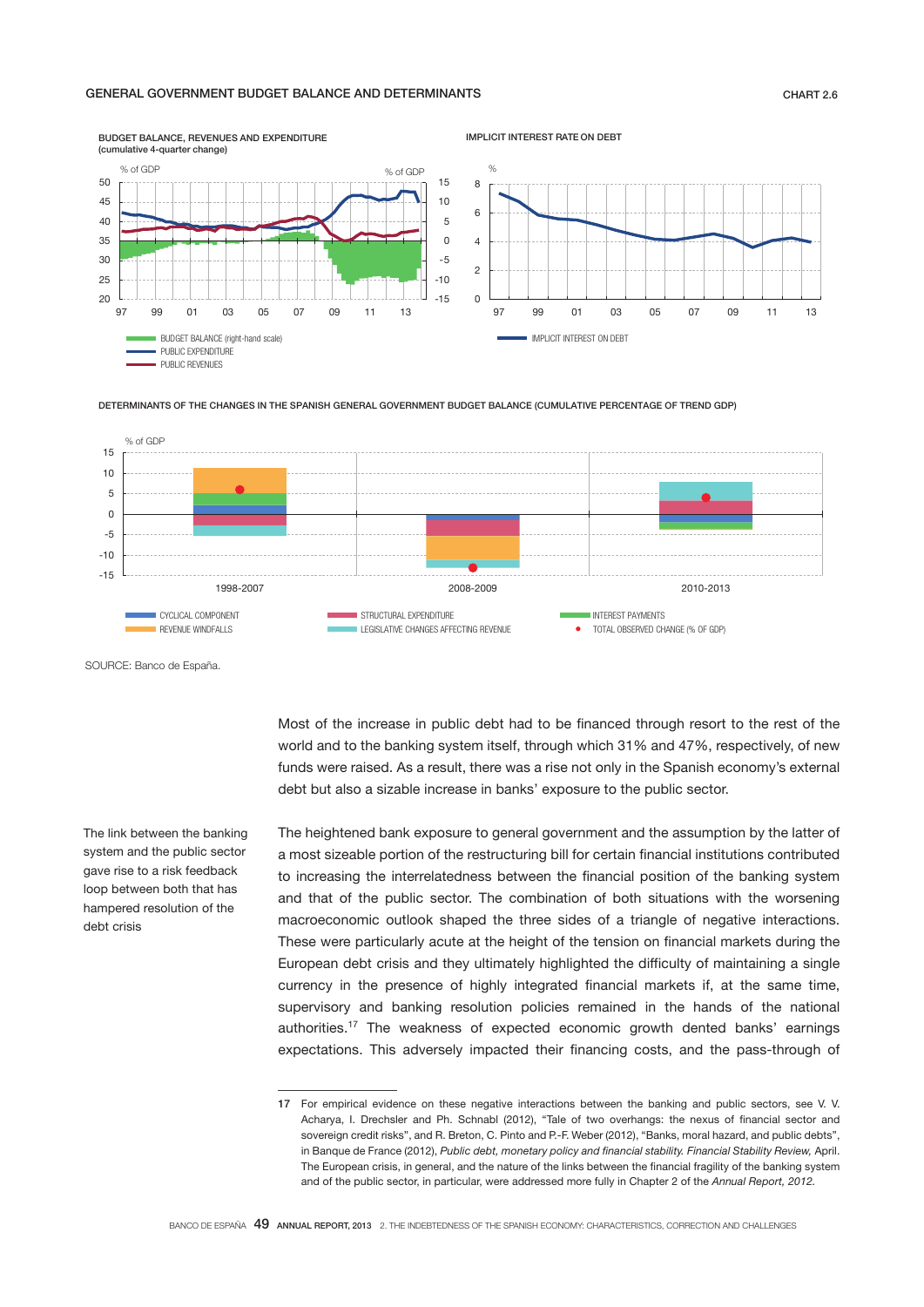these greater costs to the price of credit detracted from the possibility of higher growth. Further, it negatively affected the projections of public finances through the attendant impact on the automatic stabilisers and also as a result of the perceived greater risk of a potential public intervention in the financial system, which had been fuelled by the abovementioned effects on bank profitability. The subsequent expected difficulties in general government being able to exert a stabilising effect fed through, in turn, to expectations of excessively weak growth.

## 3.3 EXTERNAL DEBT

As a result of the changes in the financial position of the different sectors and of their interrelatedness, the nation's debt increased strongly

The debt of the various domestic economic agents and their interrelatedness are reflected in the nation's overall financial position vis-à-vis the external sector. Thus, the build-up of debt by the private sector during the pre-crisis expansionary phase, which outpaced the public sector's saving capacity, translated into successive deficits on the current and capital accounts. And owing to these deficits and to the trend of the relative prices of our assets and liabilities vis-à-vis the rest of the world<sup>18</sup>, the net external liabilities of resident agents as a whole increased substantially (as a percentage of GDP) from the mid-1990s to the onset of the global financial crisis in 2007 (see Chart 2.7). They carried on rising thereafter, albeit at a lesser pace, in a setting in which the economy continued to evidence net borrowing requirements, albeit increasingly smaller ones, until posting net lending capacity in 2013. Gross liabilities increased to a greater extent, since this growth was accompanied by the greater internationalisation of the Spanish economy, reflected in a growth of its claims on the rest of the world.

The course of liabilities was essentially determined by the behaviour of external debt, which includes only liabilities that entail payment obligations, as opposed to others, such as investment in equity instruments, which do not give rise to such commitments. Considering gross external debt (160% of GDP in December 2013) exclusively, the Spanish economy's current position is not significantly different from that of nations such as Germany, and this debt proportion is even lower than that of France and the United Kingdom. However, given that these countries have a greater volume of claims on the rest of the world, Spain's international investment position in net terms shows high figures (98% of GDP), exceeded only by Portugal, Ireland and Greece among the euro area countries and far above the 35% threshold set by the European Commission as a benchmark for identifying macroeconomic imbalances under the new EU surveillance procedure.

The sustainability of the external financial position depends ultimately on the ability to meet the periodic payments associated therewith, their repayment at maturity and, also, potential withdrawals of funds by foreign investors or the non-rollover of the operations which, at the time of maturing, need to be rolled over. Accordingly, what is important is not only the volume of foreign liabilities, but also their composition in terms of maturities and **instruments** 

Direct investment and investment in listed shares entail, from this perspective, a lower risk given the generally more durable nature of the former and the lesser callability of the latter. Under other investment (portfolio investment and other investment), their callability varies with the maturity of the instruments. Lastly, euro area membership generates asset- and liabilities-side positions among the participating central banks (intra-system claims) that do

The risks associated with a specific position against the rest of the world depend on the magnitude involved and on the composition of liabilities

<sup>18</sup> According to estimates based on information from the Spanish balance of payments and international investment position, the valuation effects (along with other adjustments) account for somewhat more than half of the increase in net external liabilities from 1995 to 2007.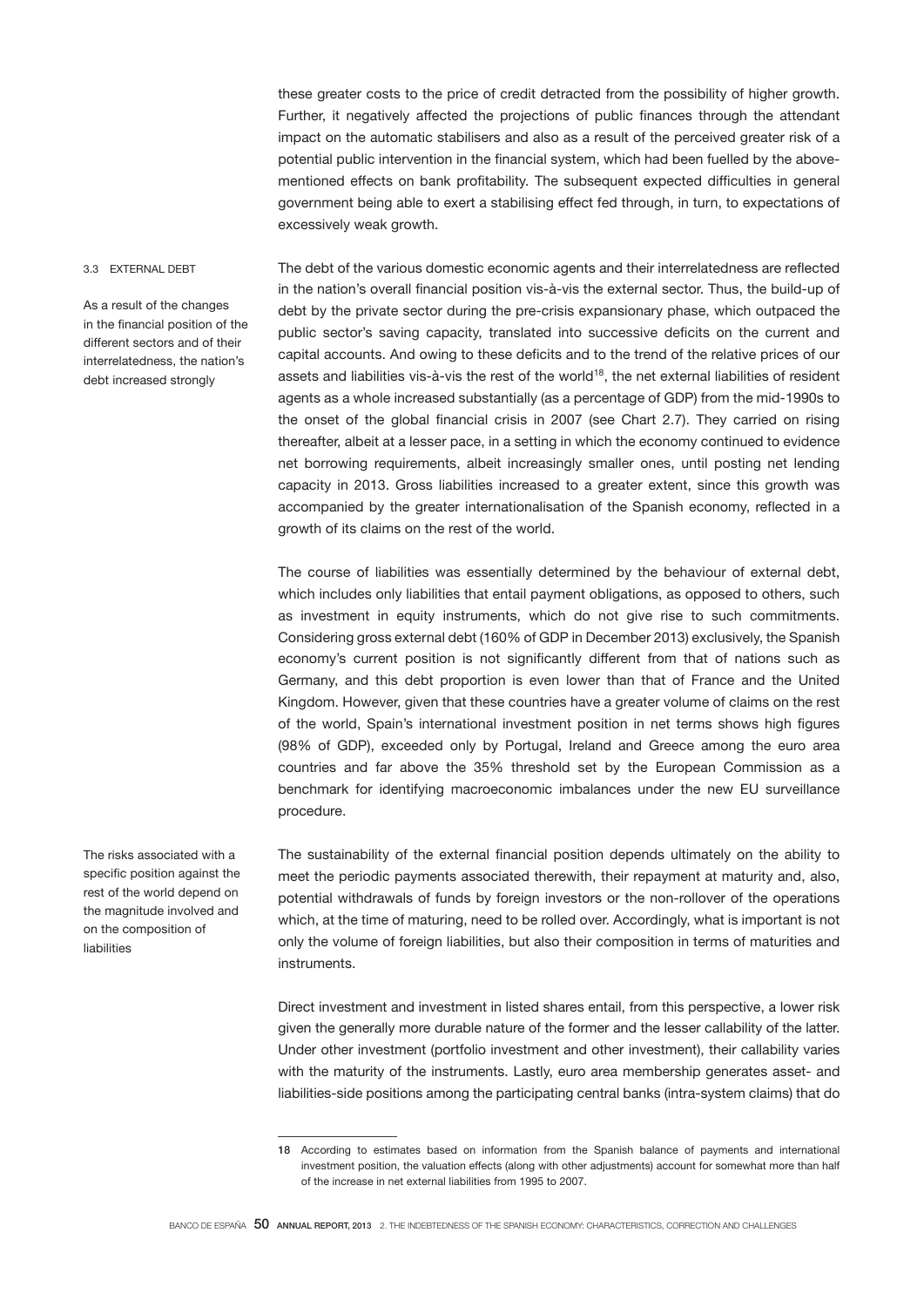# INDEBTEDNESS OF THE NATION **CHART 2.7**

#### EXTERNAL LIABILITIES



INTERNATIONAL INVESTMENT POSITION (a)





GROSS EXTERNAL DEBT (a)





EXTERNAL LIABILITIES



EXTERNAL ASSETS



SOURCES: IMF, national sources and Banco de España.

a Countries are named with their ISO code (ES: Spain; DE: Germany; FR: France; IT: Italy; PT: Portugal; US: United States; GB: United Kingdom; JP: Japan; IE: Ireland).

**b** Excluding the Banco de España.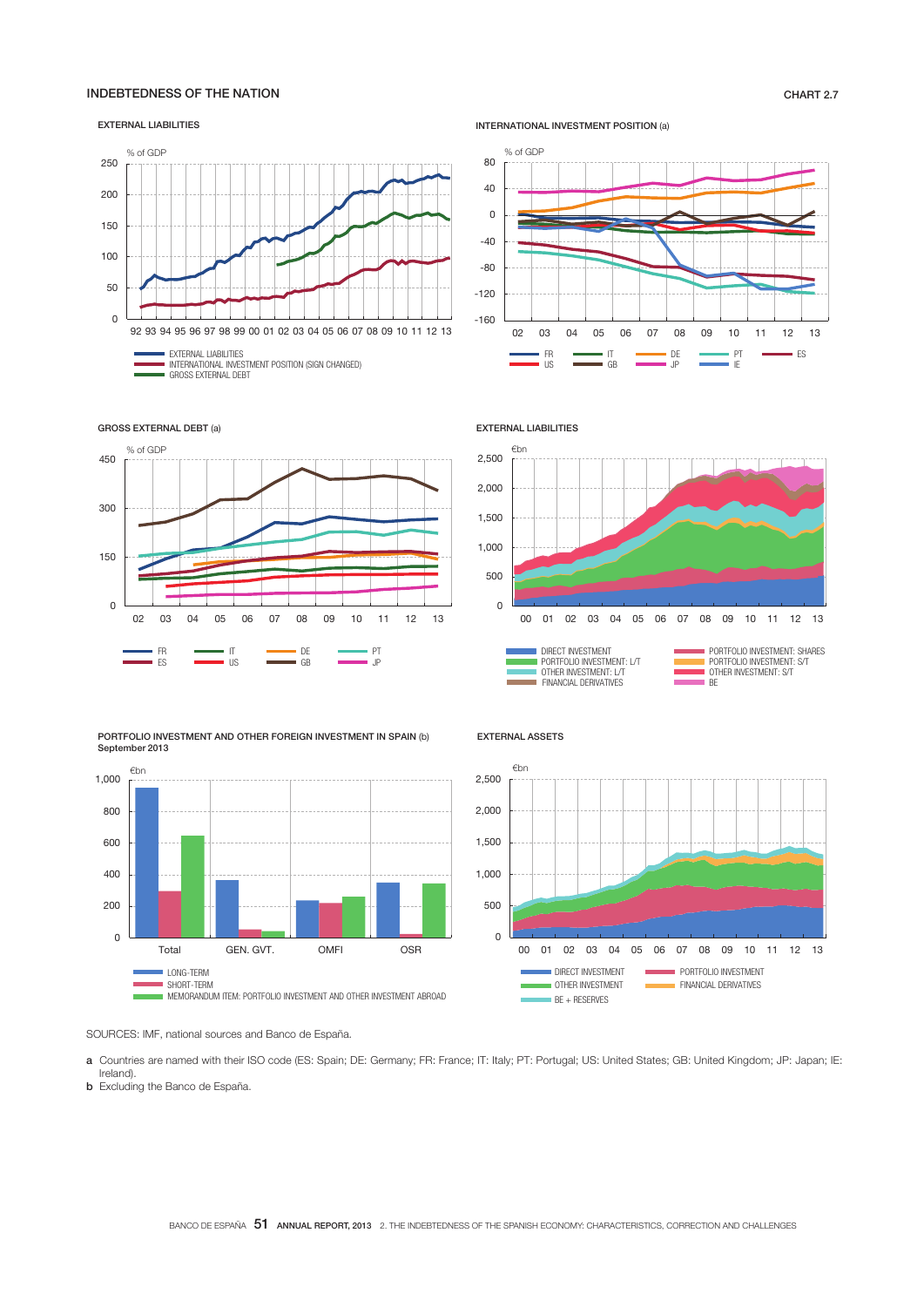not have a specific maturity and which are not, therefore, callable in the strict sense. However, the level is informative since a high net debtor position in these assets corresponds to greater dependence by resident credit institutions on financing from the Eurosystem.<sup>19</sup>

Although the bulk of external financing corresponds to longterm portfolio investment and refinancing risks in the short term are limited...

The bulk of foreign liabilities corresponds to non-residents' portfolio investments in longterm instruments (issued mainly by financial institutions). Close to 80% of short-term investments, which entail higher refinancing risks, correspond to Spanish credit institutions' liabilities. In turn, a sizeable portion of the latter are interbank loans, of which one-third are collateralised. Furthermore, 58% of those that are not collateralised correspond to foreign banks. Both factors significantly reduce the risks of their potential non-rollover. Taking available interbank claims on the external sector also into account, the net noncollateralised debtor position of domestic banks was practically zero at end-2013.

In the remaining sectors, claimable foreign liabilities are essentially long-term instruments. Moreover, as indicated for credit institutions, these sectors also have claims on the foreign sector which, though they have fallen in recent years, and even bearing in mind the fact that the private agents holding these assets do not exactly match the borrowers, they still provide for something of a buffer to withstand possible fund withdrawals.

... maintaining such a high net debtor position is a major factor of vulnerability

Although refinancing risks are contained, maintaining a high net debtor position vis-à-vis the external sector is a factor of vulnerability for the Spanish economy, due both to the draining off of resources entailed by the payments associated with this debt and, above all, to the exposure to potential bouts of instability.

## 4 The reduction of debt: conditioning factors and challenges

The economy's high level of debt conditions growth and is a major factor of vulnerability, meaning its reduction is unavoidable

The adjustment has begun. but it is gradual and must be completed under demanding conditions

High public debt makes continuing fiscal consolidation vital

The swollen debt of Spanish households, firms and general government sectors conditions their capacity to undertake new spending and hiring decisions. At the same time, the aggregation of this debt translates into a high debtor position of the whole of the economy vis-à-vis the rest of the world, which makes it vulnerable to potential shocks that alter the normal functioning of international financial markets or that affect foreign investors' confidence in our economy. Accordingly, reducing these debt ratios to more comfortable levels is a vital condition for setting in place a stable growth path.

The redressing of private-sector debt began some time back, but the singular macroeconomic conditions prevailing restrict the speed of its progress. First, the momentum behind economic growth that is needed to reduce the weight of the debt rests largely on the continuous attainments of gains in competitiveness, which requires maintaining price restraint that ensures the favourable behaviour of the inflation differentials in relation to the euro area average. The low levels of inflation in the euro area at present and the projections on its future behaviour show that the easing in debt ratios that an increase in the level of prices may provide will continue to be fairly limited. Also, the foreseeable path of recovery of the economy suggests moderate real growth rates, whose contribution to reducing the debt ratios will likewise be modest.

Despite the progress achieved in fiscal consolidation, the decline in public debt has not yet begun. On the forecasts available, the fiscal adjustment still needed to stabilise the public debt/GDP ratio remains considerable. In particular, according to the latest Stability Programme update, keeping the public debt/GDP ratio below the 100% threshold in 2017

<sup>19</sup> See the note "Banco de España claims on the Eurosystem in the Balance of Payments" (http://www.bde.es/ webbde/en/estadis/bpagos).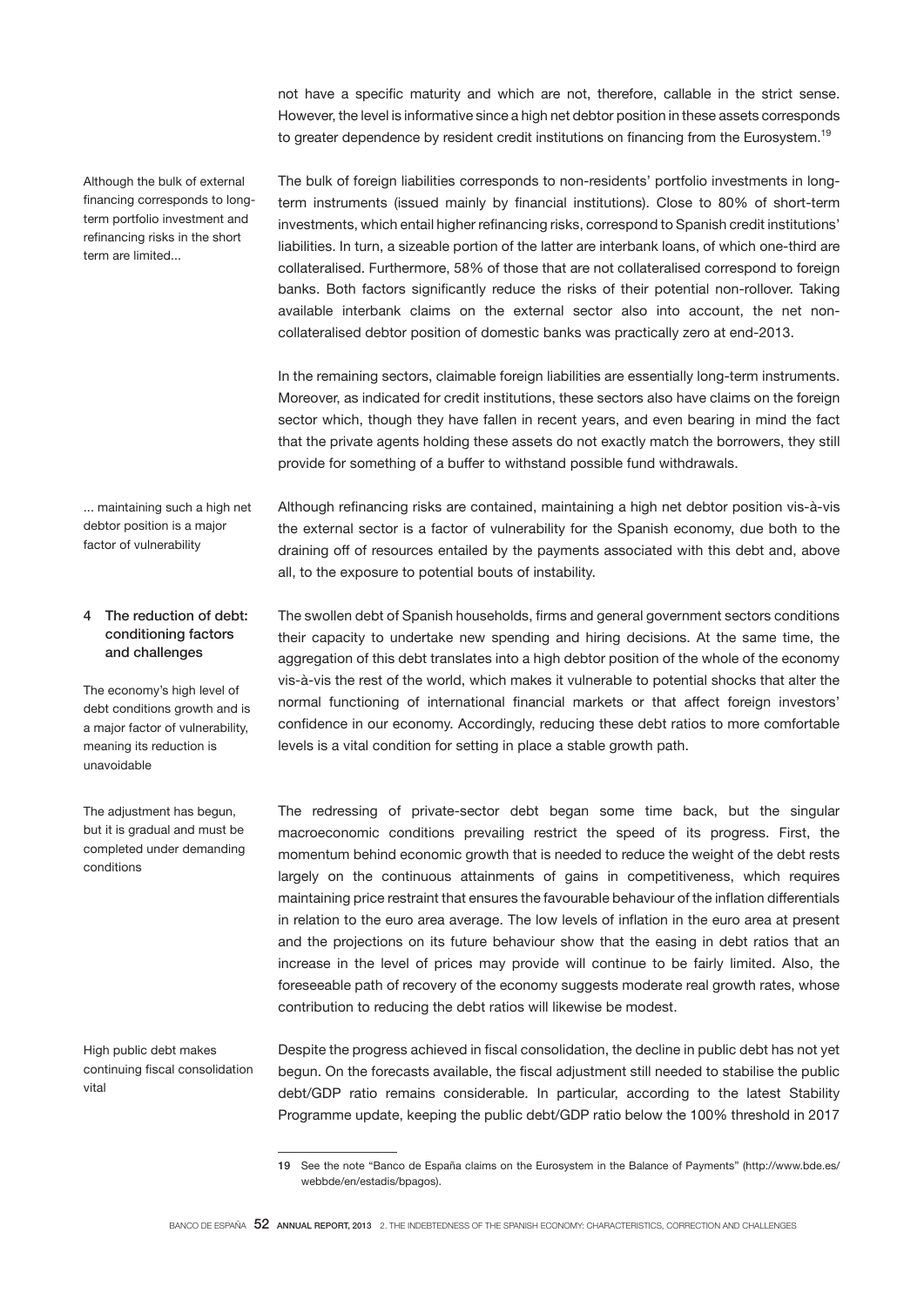would require a cumulative 6.4 pp reduction, in terms of GDP, in the primary deficit. It should be borne in mind that the fiscal consolidation that enabled public debt to stabilise at 70% of GDP in the first half of the 1990s involved a reduction in the primary deficit for the period as a whole of 3.6 pp. $20$ 

These considerations underscore the significance of fiscal consolidation for firstly stabilising and subsequently reducing the public debt ratio. That would lessen the vulnerability of our economy to potential adverse shocks, while contributing to reducing the cost of financing for the other sectors in the economy, providing for a reduction in private debt.

Under these conditions, supply-side policies are the best option for squaring the adjustment of private and public debt with sustained economic growth. The habitual objection to these types of reforms in recessions is that they may, in the short run, cause reductions in agents' incomes that translate into an increase in private debt ratios and in their associated burdens. However, if there are constraints on the capacity to incur debt, as is the case at present, structural reforms that improve the workings of the product and labour markets may – practically immediately – stimulate employment and aggregate demand, raising by extension economic agents' incomes (see Box 1.2). Moreover, the positive effects of these reforms on productivity result in gains in competitiveness which, along with those prompted by the adjustment of labour costs, contribute to stimulating economic growth and to reducing external debt.

Given the non-contingent nature of traditional debt agreements, the cost they entail for debtors does not adjust to changes in their financial position or adverse shocks that affect their revenue flows. Nonetheless, it is in the interest of creditors to avoid debtor insolvency when such adverse shocks arise. Thus, under certain conditions, agreements that smooth debt service through the orderly amendment – in clearly defined cases – of certain contractual terms may be favourable to both parties. The challenge consists of legally designing procedures that avert the problems of moral hazard and do not jeopardise the solvency of creditors, as the latter are also vulnerable to default in a financial crisis situation.<sup>21</sup>

The legal framework for insolvency proceedings was regulated in Spain in 2003, but it has since been the subject of intense reform, including most recently Royal Decree-Law 4/2014. This process has essentially been aimed at setting in place more flexible and orderly mechanisms that facilitate the survival of companies that are under pressure in the short run but are viable in the medium and long term (see Box 2.2).

In the case of households, the types of loans involved – mortgage loans in the main, with a single lender – mean that the mechanisms for the private restructuring of the debt are less complex. In December 2013 (the latest available figure), refinancing and restructuring operations affected 10% of house mortgage loans. Additionally, shorter-dated financial pressure problems are more limited since they affect a smaller proportion of borrowers compared with what occurs with non-financial corporations and because, on the latest EFF data, there has been a decline in this proportion in recent years (see the upper left-hand panel of Chart 2.3), largely linked to the fall in interest rates prompted by a very expansionary monetary policy.

Under these conditions, structural reform policies are the most evident option available to square the need to correct the economy's debt with economic growth...

... accompanied by mechanisms that help provide for the survival of viable companies with financial problems ...

<sup>20</sup> See P. Hernández de Cos and J. F. Jimeno (2013), *Fiscal policy and external imbalances in a debt crisis: the Spanish case,* Documentos Ocasionales, no. 1303, Banco de España.

<sup>21</sup> See A. Mian, A. Sufi and F. Trebbi (2012), *Resolving Debt Overhang: Political Constraints in the Aftermath of Financial Crisis,* NBER working paper 17831.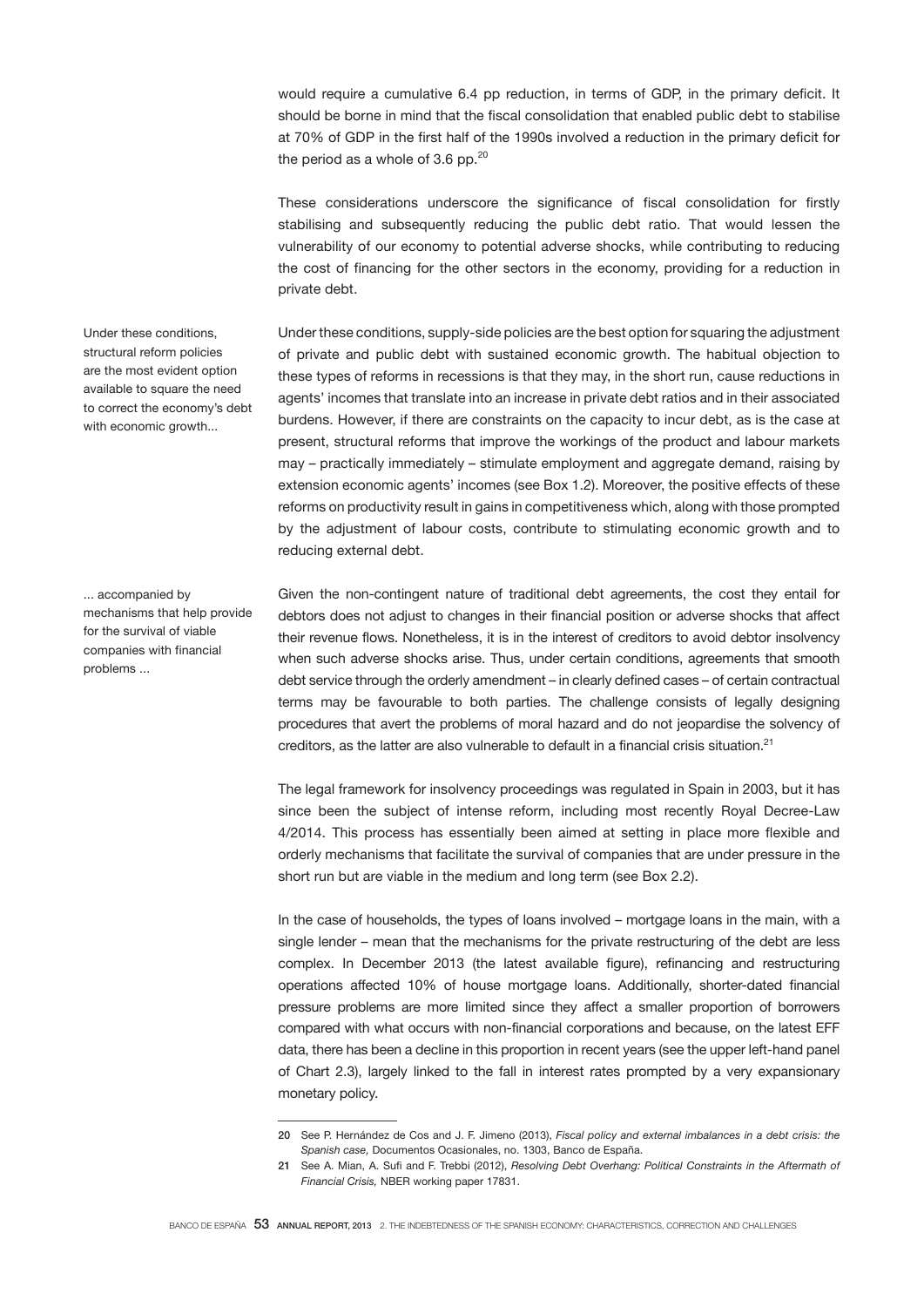Corporate insolvency proceedings are a legal proceeding which aims to address the situation of a borrower's insolvency either through an agreement (accord) between the creditors and the debtor firm or through the winding-up of the latter. In the first case, a reduction in the nominal value of the debt is agreed (partial acquittance) and/or in the schedule of payments (payment period). In the second case, the creditors are paid by selling the company's assets in accordance with the legally stipulated order of priority of creditors. These proceedings exist in all developed countries and most emerging economies. In Spain, they are currently governed by the Insolvency Law,<sup>1</sup> which was approved in 2003 and came into force on 1 September 2004. The economic crisis underlined some of the shortfalls in the Law and, consequently, it has been subject to four major reforms through Royal Decree-Law 3/2009<sup>2</sup>,

2 Royal Decree-Law 3/2009 of 27 March 2009 on urgent tax, financial and insolvency measures in the face of economic developments.

Law  $38/2011^3$ , the Entrepreneurs' Law<sup>4</sup> and Royal Decree-Law  $4/2014^5$ .

The main function of insolvency proceedings is to overcome problems of coordination and asymmetric information which make it difficult to renegotiate debt privately and for debts to be recovered individually and may lead to suboptimal results for lenders and borrowers. Coordination problems arise where there is a high number of creditors with diverging interests, whereas the asymmetric information problems are particularly important in the case of small creditors, with little information and a short commercial relationship with the debtor, and in the case of small borrowers. Individual recoveries of the debts of a firm whose

5 Royal Decree-Law 4/2014 of 7 March 2014, adopting urgent measures on corporate debt refinancing and restructuring.





#### 3 DIRECT COSTS OF INSOLVENCY PROCEEDINGS (c)

Spain (during the crisis)

1 DURATION OF INSOLVENCY PROCEEDINGS (a)

Spain (before the crisis)

Months



France UK Italy

#### 4 BUSINESS INSOLVENCY RATES (d)



a Data for Spain are for 2007 (before the crisis) and 2012 (during the crisis), data for France and Italy are for 2007 and data for the United Kingdom are for 2006. Sources: Consejo General del Poder Judicial (2012 and subsequent years), "La Justicia Dato a Dato. Año 2012", Estadística Judicial; Ministère de la Justice (2010), "Annuarie statistique de la Justice", Édition 2009-2010 and S. Frisby (2006), "Report on Insolvency Outcomes, The Insolvency Service Report, U.K." Istat.

b The data for Spain, the United Kingdom and the United States are for 2004-2012, the data for Italy are for 2004-2007 and the data for France are for 2004-2008. Sources: M. Celentani, M. García-Posada and F. Gómez (2010), "The Spanish Business Bankruptcy Puzzle and the Crisis", Working Paper 2010-2011, FEDEA; Consejo General del Poder Judicial and E. van Hemmen (2013 and subsequent years ), "Estadística concursal. Anuario 2012", Colegio de Registradores de la Propiedad y Mercantiles de España, Madrid; The Insolvency Service, United States Courts. The data on insolvencies in the United Kingdom also include the sale of the whole business to third parties and, consequently, they overestimate the percentage of companies which are dismantled.

c Year 2013. Source: Doing Business (World Bank).

d Year 2010. Sources: Eurostat, OECD, national sources and Euler Hermes (2011); "Economic Outlook 2011", No. 4, Business Insolvency Worldwide, Evreux.

<sup>1</sup> This proceeding may also be used by individuals without a business activity (consumers), although this box focuses on firms.

<sup>3</sup> Law 38/2011 of 10 October 2011 reforming Insolvency Law 22/2003 of 9 July 2003.

<sup>4</sup> Law 14/2013 of 27 September 2013 to support entrepreneurs and their internationalisation.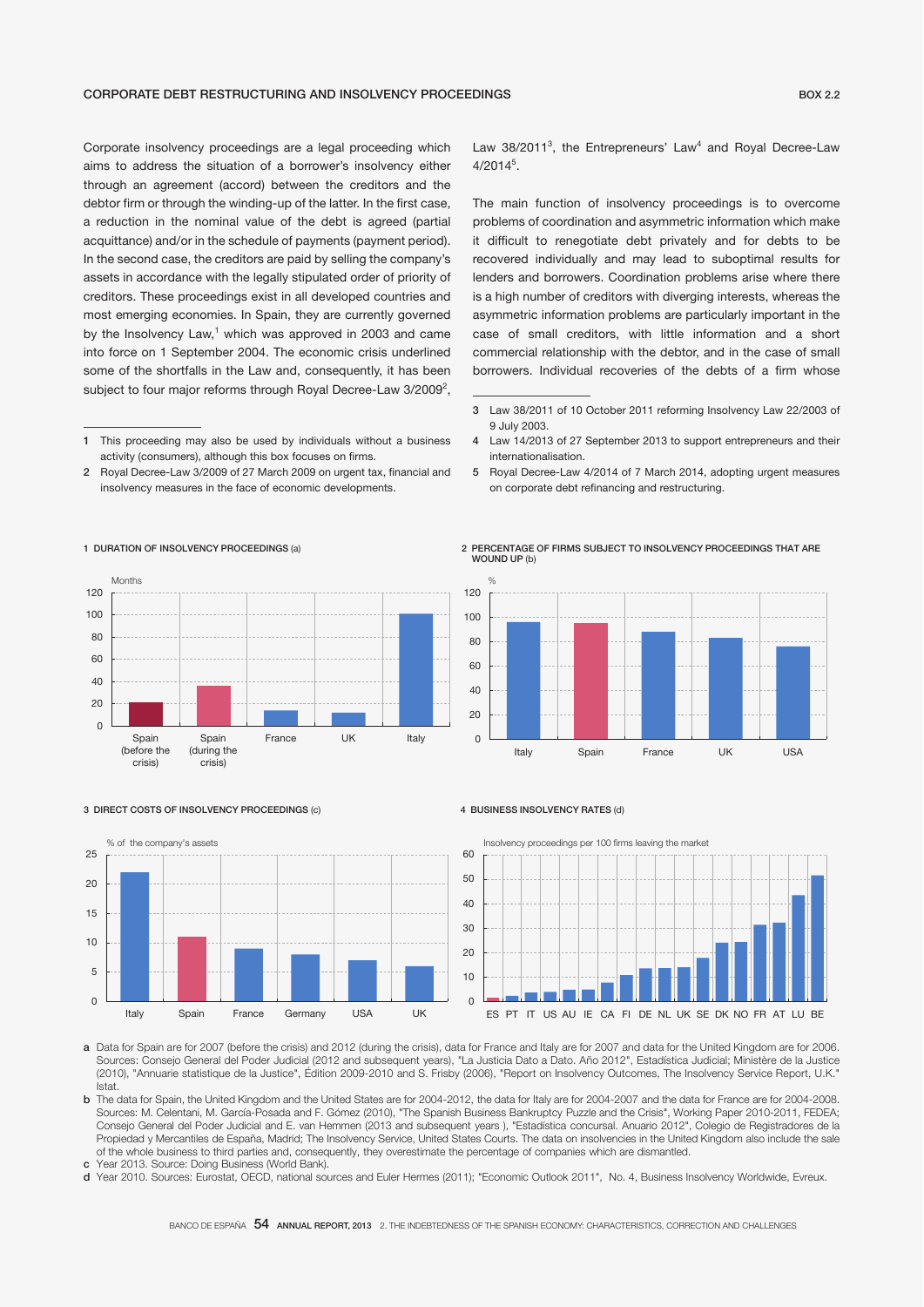assets do not cover its liabilities usually result in a creditors' race for the available funds. This may lead to the dismantling of a firm which is solvent but has liquidity problems and to losses for all creditors.

Insolvency proceedings in Spain attempt to overcome these problems through several arrangements. Generally, the beginning of the insolvency proceedings halts all enforcement proceedings against the firm. Additionally, a list is drawn up of all the company's assets and the claims against it, so that all creditors have the same information about the company's net worth position. Finally, for a creditors' agreement to be approved the favourable vote of ordinary creditors representing at least 50% of the firm's liabilities, which are not collateralised, is required.

However, in practice, several factors have prevented insolvency proceedings in Spain from carrying out their function satisfactorily. First, they last a very long time compared with similar proceedings in other developed countries, except for Italy, and their duration has increased significantly since the beginning of the crisis (see Panel 1). Second, a very high proportion of firms which are subject to insolvency proceedings (95%) are ultimately wound up. Since it is unlikely that practically all the firms entering insolvency proceedings are non-viable, the system would seem to be incapable of restructuring the debt of solvent companies with liquidity problems. As for other developed countries, only Italy has a similar percentage, whereas the figures for France, the United Kingdom and the United States are substantially lower (see Panel 2). Finally, as shown by Panel 3, insolvency proceedings in Spain have high direct costs which consume a large share of the firm's assets. These costs are higher than in the United Kingdom, the United States, Germany and France, and only lower than those in Italy. These factors contribute to insolvency proceedings being used much less in Spain by firms under financial pressure than in most developed countries as shown by the insolvency rates (the number of companies commencing insolvency proceedings divided by those leaving the market), shown in Panel 4.

The need to have rapid and flexible proceedings in place is particularly important in the case of large and medium-sized firms where coordination problems can reduce the success of private negotiations owing to the large number of creditors involved. By contrast, private restructurings are more likely to work at small companies in view of the small number of lenders (35% of Spanish SMEs with bank debt use only one bank and 60% use one or two banks)<sup>6</sup>.

The reforms of the Insolvency Law implemented recently by the Entrepreneurs' Law and Royal Decree-Law 4/2014, develop the alternatives to insolvency proceedings. The former creates a specific procedure – the out-of-court agreement for payment – for the selfemployed and small businesses, which habitually used insolvency proceedings least due to their high fixed costs. The latter introduces changes into how pre-insolvency refinancing works to make it more appealing and effective so that firms can restructure their debt more flexibly without having to apply for insolvency proceedings.

More specifically, Royal Decree-Law 4/2014 simplifies the proceedings required for undertaking such operations and for halting individual debt enforcement proceedings while negotiations take place. It extends the list of conditions of these agreements which can be imposed on dissident creditors. Thus, in addition to partial acquittances, provision is also made for the possibility of reductions in the payment period, the conversion of debt into equity, and the transfer in payment of debt of the assets or claims of the company in difficulties. The mere capitalisation of debt by creditors does not make them persons specially related to the insolvent legal person. Consequently, they avoid the detrimental treatment (subordination of their loans) generally received by the claims of shareholders or partners of a firm subject to insolvency proceedings. The Royal Decree-Law also stipulates that temporarily during a period of two years from the entry into force of the law, any fresh financing (previously 50%) which has been extended in the framework of a refinancing agreement will be considered preferential credit, thus giving it a higher priority in the ranking of claims. Insofar as the agreements reached respond to a feasible plan permitting the continuity of the firm, the liabilities arising from the negotiations will, logically, have a lower risk of default. In the particular case of bank creditors, restructured debts, providing that they comply with the strict criteria established, would be classified as standard exposure, as was clarified by the Banco de España's communication to banks in March 2014. This would reduce the need to record provisions for them and would thus increase the capacity of banks to meet new solvent demand for lending.

<sup>6</sup> Source: Central Credit Register, May 2013.